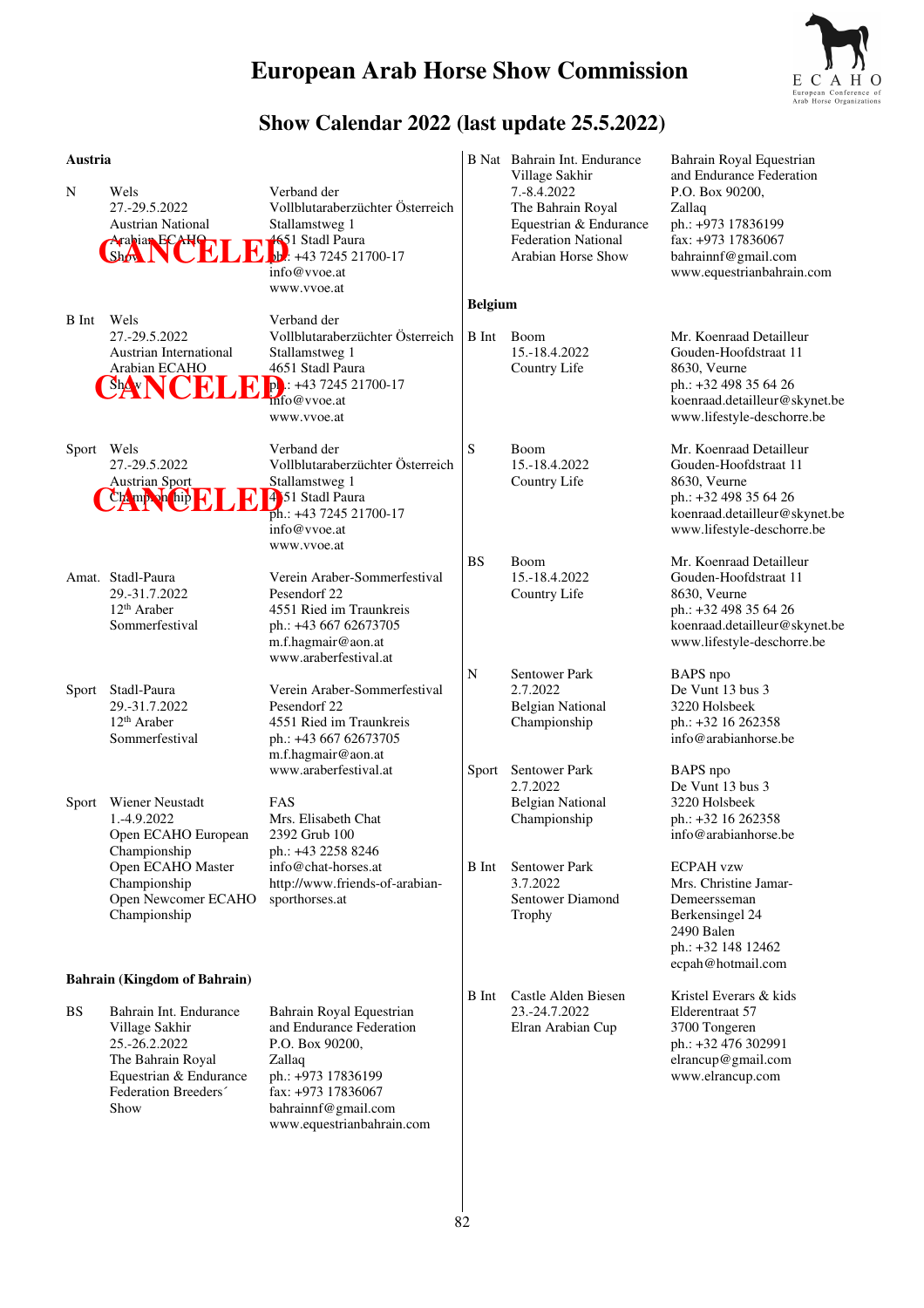

|              |                                                                             |                                                                                                                                                                        |                |                                                                                            | European Contere                                                                                                                                                                 |
|--------------|-----------------------------------------------------------------------------|------------------------------------------------------------------------------------------------------------------------------------------------------------------------|----------------|--------------------------------------------------------------------------------------------|----------------------------------------------------------------------------------------------------------------------------------------------------------------------------------|
| <b>BS</b>    | <b>Bruges</b><br>3.-4.9.2022<br><b>Bruges Arabian</b><br>Horse Event        | vzw Prestige<br>Coeyaardstraat 3<br>7972 Krombeke<br>ph.: +32 473 923547<br>bruges.arabian.event<br>@gmail.com<br>www.bruges-arabian-horse-<br>event.com               |                | B Int Prague, Velká Chuchle<br>20.-21.8.2022<br>Prague Intercup                            | <b>ACHPAK CR</b><br>Mr. Jaroslav Lacina<br>P.O. Box 60<br>46001 Liberec<br>ph.: +420 602 411186<br>fax: +420 485 133828<br>achpak.cr@tiscali.cz<br>www.pragueintercup.cz         |
| Eur          | <b>Bruges</b><br>3.-4.9.2022<br><b>Bruges Arabian</b>                       | vzw Prestige<br>Coeyaardstraat 3<br>7972 Krombeke                                                                                                                      | <b>Denmark</b> |                                                                                            |                                                                                                                                                                                  |
|              | Horse Event                                                                 | ph.: +32 473 923547<br>bruges.arabian.event<br>@gmail.com<br>www.bruges-arabian-horse-<br>event.com                                                                    | N              | Slagelse Ridecenter<br>3.-4.9.2022<br><b>DSAH National</b><br>Championship                 | <b>DSAH Showcommittee</b><br>Bendiksenvej 3<br>6740 Bramming<br>ph.: +45 31626443<br>sekretariat@dsah.dk                                                                         |
| <b>B</b> Int | <b>Bruges</b><br>3.-4.9.2022<br><b>Bruges Arabian</b><br>Horse Event        | vzw Prestige<br>Coeyaardstraat 3<br>7972 Krombeke<br>ph.: +32 473 923547                                                                                               | Egypt          |                                                                                            | www.dsah.dk                                                                                                                                                                      |
| <b>B</b> Int | <b>Brussels</b>                                                             | bruges.arabian.event<br>@gmail.com<br>www.bruges-arabian-horse-<br>event.com<br>Koenraad Detailleur &                                                                  | $\mathbf N$    | Rabab Stud<br>10.-11.3.2022<br>Egyptian Arabian<br><b>Horse National</b><br>Championship   | Egyptian Arabian Horse<br><b>Breeders Association - EAHBA</b><br>4, Al Shams Buildings,<br>Al Ahram Gardens, Giza, Cairo<br>ph.: +20 33767366                                    |
|              | 7.-9.10.2022<br>Brussels Arabian                                            | <b>Katrien Peeters</b><br>Gouden-Hoofdstraat 11                                                                                                                        | S              | Rabab Stud                                                                                 | nashaathegazy@hotmail.com<br>Egyptian Arabian Horse                                                                                                                              |
|              | <b>Masters</b>                                                              | 8630, Veurne<br>$\ddot{C}$ ANCELE 3 498 35 64 26<br>brussels-arabian-masters.com                                                                                       |                | 6.-8.10.2022<br>Rabab Specific Origin<br>Arabian Horse<br>Championship                     | <b>Breeders Association - EAHBA</b><br>4, Al Shams Buildings,<br>Al Ahram Gardens, Giza, Cairo<br>ph.: +20 33767366                                                              |
| B Int        | Azelhof - Lier<br>29.-30.10.2022<br>United Arabian<br>Horse Championship    | <b>ECPAH</b> vzw<br>Mrs. Christine Jamar-<br>Demeersseman<br>Berkensingel 24<br>2490 Balen<br>ph.: +32 148 12462<br>ecpah@hotmail.com                                  |                | C Nat El Zahraa Stud<br>10.-11.11.2022<br>El Zahraa 23rd<br><b>National Show</b>           | nashaathegazy@hotmail.com<br>Egyptian Agricultural<br>Organization - EAO<br>El Zahraa Stud, 9 Cairo<br>University St., Giza<br>ph./fax: +20 2 356 86373<br>info@eao.cloud.gov.eg |
| Title        | Azelhof - Lier<br>29.-30.10.2022<br>European<br>Championship                | <b>ECPAH</b> vzw<br>Mrs. Christine Jamar-<br>Demeersseman<br>Berkensingel 24<br>2490 Balen<br>ph.: +32 148 12462<br>info@christine-jamar.be<br>ec-arabianhorses2018.be | <b>B</b> Int   | El Zahraa Stud<br>12.-13.11.2022<br>International<br>Championship                          | Egyptian Agricultural<br>Organization - EAO<br>El Zahraa Stud, 9 Cairo<br>University St., Giza<br>ph./fax: +20 2 356 86373<br>info@eao.cloud.gov.eg                              |
|              | <b>Czech Republic</b>                                                       |                                                                                                                                                                        | <b>France</b>  |                                                                                            |                                                                                                                                                                                  |
| N            | Prague, Velká Chuchle<br>20.8.2022<br><b>Czech National</b><br>Championship | <b>ACHPAK ČR</b><br>Mr. Jaroslav Lacina<br>P.O. Box 60<br>46001 Liberec<br>ph.: +420 602 411186<br>fax: +420 485 133828                                                |                | C Nat St. Etienne de Tulmont<br>19.-20.3.2022<br>Printemps du Cheval<br>Arabe en Occitaine | ACA France / Marie-Nëlle Just<br>261 rue de Paris<br>c/o SHF<br>93100 Montreuil<br>ph.: +33 153 596003<br>contact@acafrance.org<br>www.acafrance.org                             |
|              |                                                                             | achpak.cr@tiscali.cz<br>www.achpak.cz                                                                                                                                  | C Int          | Chazey sur Ain<br>14.-15.5.2022<br>Arabian Trophy                                          | Mr. Nicolas Meyer<br>430 Chemin de Mont Jovent<br>01190 St. Etienne sur Reyssouze<br>ph.: +33 612442938<br>nmeyer@ets-bernard.com<br>www.aca-ra.fr                               |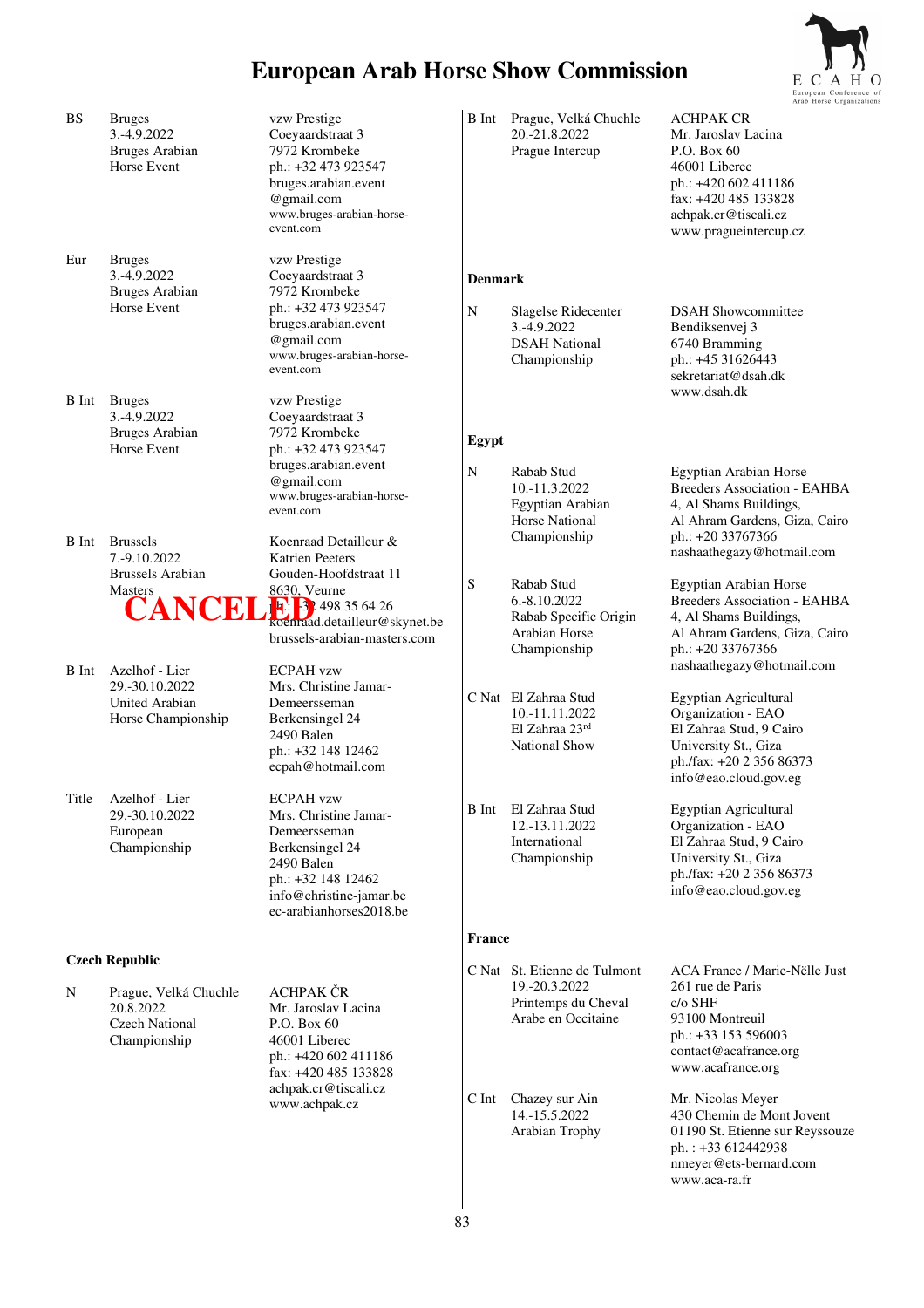6.-7.8.2022 Groenhovestraat 26<br>United Platin T

www.arabian-futurity.com<br>BS Heil Bronn Arabian Futurity Europe Heil Bronn Arabian Futurity Europe<br>6.-7.8.2022 Groenhovestraat 26

Arabian Futurity 8820 Turnhout, BEL<br>Europe Cup bh.: +32 476 250250

Sport Heil Bronn Arabian Futurity Europe 6.-7.8.2022 Groenhovestraat 26 Arabian Futurity 8820 Turnhout, BEL Riding Cup ph.: +32 476 250250

*+ Amateur* www.arabian-futurity.com

Cu**p Plant NCEL 1. 324 Ly** 476 250250

8820 Turnhout, BEL

Groenhovestraat 26

 $ph.: +32 476 250250$ office@arabian-futurity.com

office@arabian-futurity.com

 office@arabian-futurity.com www.arabian-futurity.com

30170 St. Hippolyte du Fort

www.mentonarabianhorseshow.com

chazel.c@gmail.com

 $261$  rue de Paris<br> $c/\sigma$  SHF

261 rue de Paris

ph.: +33 153 596003

 ph.: +33 153 596003 contact@acafrance.org www.acafrance.org



- A Menton Mr. Jean-Pierre Chazel, APCA 25.-26.6.2022 La Masselle<br>Championnat de la 30170 St. Hi Mediterrannée ph.: +33 674 513448 et des Pays Arabes fax: +33 466 776998
- N Vichy ACA France / Marie-Nëlle Just<br>13.-14.8.2022 261 rue de Paris Championnat de France du Cheval Arabe 93100 Montreuil
- B Int Vichy ACA France<br>15.8.2022 261 rue de Pa Vichy International c/o SHF 2022 93100 Montreuil
- contact@acafrance.org www.acafrance.org Title Paris EXPO CENECA 18.-20.11.2022 Centre Exposition Concours Arabian Horse Agricoles<br>
World Championships 9 Avenue Georges V. World Championships 75008 Paris parisworldshow@outlook.com www.arabian-horse-worldchampionship.com **Germany**  C Int Lage - Hörste IG Arabische Pferde in<br>10 - 12 6 2022 Westfalen e V Westfalen e.V. Arabische Pferde Lange Str. 27 in Westfalen 32839 Steinheim  $ph.: +49\ 171\ 4632579$ <br>+ Amateur classes steffi froeger@t-online + *Amateur classes* steffi.froeger@t-online.de www.arab-horses.org Sport Lage - Hörste IG Arabische Pferde in 10.-12.6.2022 Westfalen e.V. Westfalen e.V.<br>Lange Str. 27 Arabische Pferde in Westfalen 32839 Steinheim ph.: +49 171 4632579 steffi.froeger@t-online.de www.arab-horses.org Eur Ismer Stud, Ströhen Ismer Stud, 9.-10.7.2022 Dr. Nils Ismer International Days Tierparkstrasse 43 for Arabian Horses 49419 Ströhen ph.: +49 5774 505 fax: +49 5774 1088 habermann@ismer-stud.com www.ismer-stud.com B Int Ismer Stud, Ströhen Ismer Stud, 9.-10.7.2022 Dr. Nils Ismer<br>International Days Tierparkstrasse 43 International Days<br>
for Arabian Horses<br>
49419 Ströhen for Arabian Horses ph.: +49 5774 505 fax: +49 5774 1088 habermann@ismer-stud.com www.ismer-stud.com N Aachen Verband der Züchter und 23.9.2022 Freunde des Arabischen F Freunde des Arabischen Pferdes<br>e.V. - VZAP National Championships im Kanaleck 10 0926 Seelze OT Lohnde ph.: +49 (0)5137 93820-0 fax: +49 (0)5137 93820-10 info@vzap.org www.vzap.org Title Aachen Verband der Züchter und 24.-25.9.2022 Freunde des Arabischen Pferdes All Nations Cup e.V. - VZAP m Kanaleck 10 926 Seelze OT Lohnde ph.: +49 (0)5137 93820-0 fax: +49 (0)5137 93820-10 info@vzap.org www.vzap.org **Great Britain**  C Nat Chard Equestrian Centre Mrs. Jane Parfitt 2.5.2022 Kayes Parc, Lanteglos by Fowey Cornwall Festival PL23 1NA ph.: +44 (0)737 6924026 cornisharabiangroup@hotmail.co.uk C Nat Weston Lawns E.C. Mr. Aaron Killworth 21.5.2022 349 Titford Rd.<br>Midland Arabian 61 Oldbury, Birmin Oldbury, Birmingham, Festival B69 4QW ph.: +44 (0) 7891 671385 aaronkillworth@yahoo.co.uk www.midlandarabgroup.org C Nat Bicton Arena Mrs. Jennifer Morris 3.6.2022 Bentwitchen Cottage EX36 3HA, Bentwitchen, Arab Horse Group Show South Molton, Devon ph.: +44 (0) 1598 740455 jenny@rojemo.plus.com southwestarab.co.uk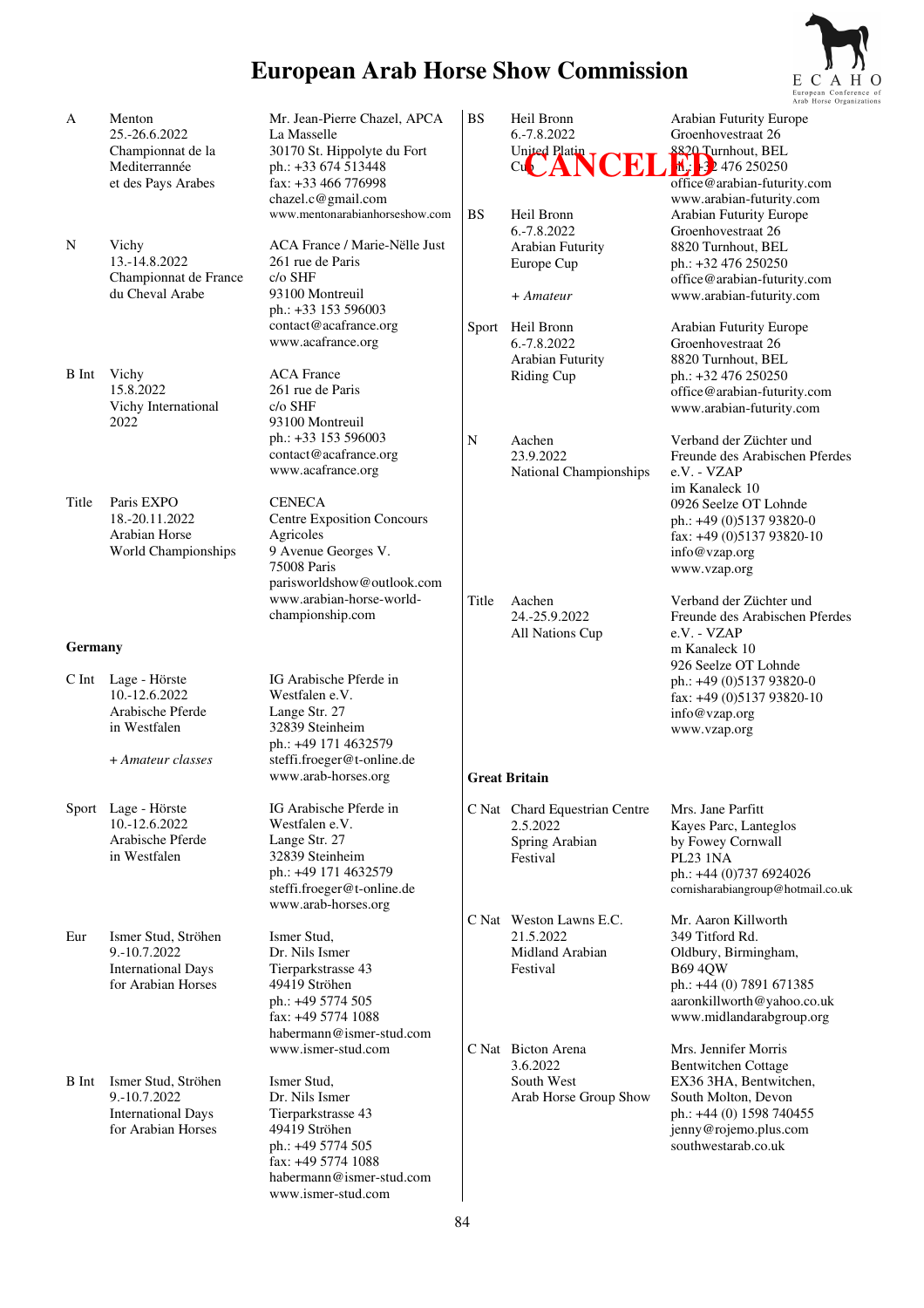

|   | C Nat PENDING<br>5.6.2022<br>HoCon                                                                | Mrs. Yvonne Marriott<br>Collops Barn<br><b>Brook House Road</b><br><b>CO6 1AX</b><br>ph.: +44 (0)771 0679633                                                                                                             | C Nat Yazd | 8.-10.6.2022<br>Yazd Cup                                                           | Mr. Soheil Yousefnia<br>No. 27, Razmjoubin St.<br>Kaveh Bvld.<br>Sadr Expy., Tehran<br>ph.: +98 21 22639761                                                                   |
|---|---------------------------------------------------------------------------------------------------|--------------------------------------------------------------------------------------------------------------------------------------------------------------------------------------------------------------------------|------------|------------------------------------------------------------------------------------|-------------------------------------------------------------------------------------------------------------------------------------------------------------------------------|
|   | C Nat Bishop Burton College<br>12.6.2022<br>Northern Arabian<br>Championship<br>+ Amateur classes | yvonne.marriott@ccel.org.uk<br>Mrs. Tina Bennett<br>Ibn Stables, Amotherby Lane<br>Malton, North Yorkshire<br><b>YO17 6UP</b><br>ph.: +44 7739 338111<br>tina@aklah.co.uk<br>www.facebook.com/groups/<br>northernarabian |            | C Nat Hamedan<br>6.-8.7.2022<br>Hamedan Cup                                        | info@feiri.ir<br>www.feiri.ir<br>Mr. Soheil Yousefnia<br>No. 27, Razmjoubin St.<br>Kaveh Bvld.<br>Sadr Expy., Tehran<br>ph.: +98 21 22639761<br>info@feiri.ir<br>www.feiri.ir |
|   | C Nat Myercough College<br>26.6.2022<br>The Classic Show                                          | Mrs. Marilyn Sweet<br>21 Lymbridge Drive<br><b>Blackrod Bolton</b><br><b>BL6 5TH</b><br>ph.: +44 (0)7754 142526<br>theclassicshow@outllook.com                                                                           |            | C Nat East Azerbaijan<br>27.-29.7.2022<br>Tabriz Cup                               | Mr. Soheil Yousefnia<br>No. 27, Razmjoubin St.<br>Kaveh Bvld.<br>Sadr Expy., Tehran<br>ph.: +98 21 22639761<br>info@feiri.ir<br>www.feiri.ir                                  |
|   | C Nat South of England E.C.<br>10.7.2022<br>South East Arabian<br>Horse Group Show                | Mrs. Irene Compton<br><b>Comptons Cottage</b><br>4 Brewer St., Bletchingley,<br>Surrey, RH1 4QP<br>ph.: +44 (0)7876 774176<br>icompton41@gmail.com<br>www.seagh.co.uk                                                    | N          | Tehran<br>28.-30.9.2022<br>National Championship                                   | <b>IRIEF + IAA</b><br>No. 27, Razmjoubin St.<br>Kaveh Byld.<br>Sadr Expy., Tehran<br>ph.: +98 21 22639761<br>info@feiri.ir<br>www.feiri.ir                                    |
| N | David Broom E.C.<br>22.-24.7.2022<br><b>AHS</b> National<br>Championships<br>+ Amateur Classes    | Arab Horse Society<br><b>Agriculture House</b><br>Charnham Lane, Hungerford<br><b>RG17 OE4</b><br>ph.: +44 (0) 1672 555515<br>treasurer@arabhorsesociety.org<br>www.ahsshowsandevents.com                                | <b>BS</b>  | Tehran<br>12.-14.10.2022<br>Late Mrs. Mary<br>Gharagozlou Cup<br>+ Amateur Classes | <b>Equestrian Federation</b><br>of I.R. Iran + Iran Asil<br>Association<br>ph.: +98 21 22639761<br>info@feiri.ir<br>info@iranasilassociation.ir                               |
| A | Addington Manor E.C.<br>27.-28.8.2022<br>UK International<br>Arabian Horse Show<br>- UKIAHS       | Mrs. Janet Court<br>Nook Cottage<br>Newton, Silloth<br>Cumbria A74LG<br>ph.: +44 (0) 7799 143553<br>ukiahs@hotmail.co.uk<br>www.ukiahs.com                                                                               |            | C Nat Kermanshah<br>26.-28.10.2022<br>Kermanshah Cup                               | Mr. Soheil Yousefnia<br>No. 27, Razmjoubin St.<br>Kaveh Bvld.<br>Sadr Expy., Tehran<br>ph.: +98 21 22639761<br>info@feiri.ir<br>www.feiri.ir                                  |
|   | Iran (Islamic Republic Iran)                                                                      |                                                                                                                                                                                                                          | C Nat Yazd | 16.-18.11.2022                                                                     | Mr. Soheil Yousefnia<br>No. 27, Razmjoubin St.                                                                                                                                |
|   | C Nat Khouzestan<br>23.-25.2.2022<br>Khouzestan Cup                                               | Mr. Soheil Yousefnia<br>No. 27, Razmjoubin St.<br>Kaveh Byld.<br>Sadr Expy., Tehran<br>ph.: +98 21 22639761                                                                                                              |            | <b>Yazd Cup</b>                                                                    | Kaveh Byld.<br>Sadr Expy., Tehran<br>ph.: +98 21 22639761<br>info@feiri.ir<br>www.feiri.ir                                                                                    |
|   | C Nat Kerman<br>4.-6.5.2022<br>Kerman Cup                                                         | info@feiri.ir<br>www.feiri.ir<br>Mr. Soheil Yousefnia<br>No. 27, Razmjoubin St.<br>Kaveh Byld.                                                                                                                           | S          | Shoushtar - Khuzestan<br>14.-16.12.2022<br>Iran Asil Horse<br>Championship         | Equestrian Federation of<br>I.R. Iran + Iran Asil Association<br>ph.: +98 21 22639761<br>info@feiri.ir<br>info@iranasilassociation                                            |
|   |                                                                                                   | Sadr Expy., Tehran<br>ph.: +98 21 22639761<br>info@feiri.ir<br>www.feiri.ir                                                                                                                                              |            | <b>B</b> Nat Khouzestan<br>28.-30.12.2022<br>Khouzestan Cup                        | Mr. Soheil Yousefnia<br>No. 27, Razmjoubin St.<br>Kaveh Bvld.<br>Sadr Expy., Tehran<br>ph.: +98 21 22639761<br>info@feiri.ir<br>www.feiri.ir                                  |

www.feiri.ir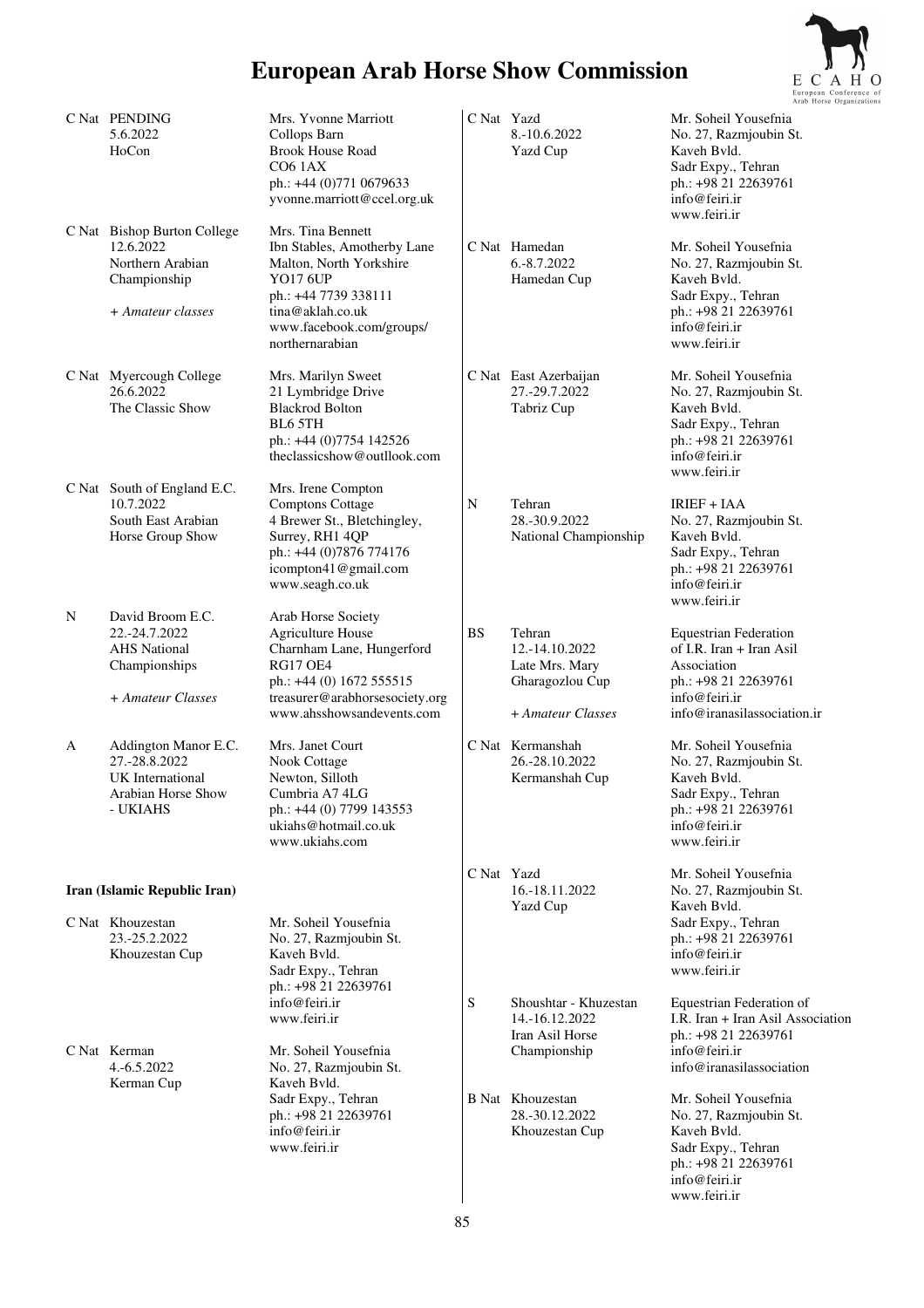

| <b>Israel</b> |                                                                             |                                                                                                                                                                              | $C$ Int      | Parco Favorita<br>28.-29.5.2022                                                    | Nuovo Grupo Equestre<br>"Monte Erice"                                                                                                       |
|---------------|-----------------------------------------------------------------------------|------------------------------------------------------------------------------------------------------------------------------------------------------------------------------|--------------|------------------------------------------------------------------------------------|---------------------------------------------------------------------------------------------------------------------------------------------|
|               | C Nat Tel Adashim<br>16.-17.6.2022<br>Spring Show                           | IAHS Mrs. Shelley Solomon<br>P.O. Box 542<br>Zur Mosche 42810<br>ph.: +972 502060755<br>fax: +972 98987449                                                                   |              | Palermo Arabian<br>Horse Cup                                                       | Mr Antonio Culcasi<br>Via Fiume Freddo n. 28<br>P1100 Erice (TP)<br>ph.: +39 (0) 888 0727299<br>antonioculcasi@hotmail.it                   |
| C Int         | Tel Adashim<br>14.-16.7.2022<br>Galilee Show                                | a_s_@netvision.net.il<br>www.horse.co.il<br>IAHS Mrs. Shelley Solomon<br>P.O. Box 542<br>Zur Mosche 42810<br>ph.: +972 502060755<br>fax: +972 98987449                       | S            | Ottaviano<br>4.-5.6.2022<br>Vesuvio Trophy                                         | Donato Prisco & Giovanna<br>Langella<br>via Ferrovia dello stato, 451<br>80044 Ottaviano<br>ph.: +39 331 3914164<br>vesuviotrophy@libero.it |
| S             | Tel Adashim<br>18.-19.10.2022<br>Israel Arab Horse<br><b>Egyptian Event</b> | a_s_@netvision.net.il<br>www.horse.co.il<br>IAHS Mrs. Shelley Solomon<br>P.O. Box 542<br>Zur Mosche 42810<br>ph.: +972 50 2060755                                            | $C$ Int      | Ottaviano<br>4.-5.6.2022<br>Vesuvio Trophy                                         | Donato Prisco & Giovanna<br>Langella<br>via Ferrovia dello stato, 451<br>80044 Ottaviano<br>ph.: +39 331 3914164<br>vesuviotrophy@libero.it |
| B Int         | Tel Adashim<br>20.-22.10.2022                                               | fax: +972 9 9555183<br>a_s_@netvision.net.il<br>www.horse.co.il<br>IAHS Mrs. Shelley Solomon<br>P.O. Box 542                                                                 | C Int        | Piazzola sur Brenta<br>18.-19.6.2022<br>Spring International<br>Arabian Horse Show | Claudio Mazza<br>Corso Garibaldi, 32<br>84122 Salerno<br>ph.: +39 392 0102333<br>fax: +39 178 2735853<br>arabite@hotmail.it                 |
|               | Israel Arab Horse<br><b>B</b> International Show                            | Zur Mosche 42810<br>ph.: +972 502060755<br>fax: +972 98987449<br>a_s_@netvision.net.il<br>www.horse.co.il                                                                    |              | C Nat Mariano<br>2.-3.7.2022<br>Gran Premio<br>Mariano                             | Mrs Valeria Balzarini<br>Via Borghetto 16<br>43015 Noceto (PR)<br>ph.: +39 333 7203271<br>valeria.balzarini@hotmail.it                      |
| <b>Italy</b>  |                                                                             |                                                                                                                                                                              | Sport        | Mariano<br>9.-10.7.2022<br>Gran Premio                                             | Mrs Valeria Balzarini<br>Via Borghetto 16<br>43015 Noceto (PR)                                                                              |
|               | C Nat Bracciano<br>9.-10.4.2022<br>Elementa Arabian<br><b>Masters</b>       | <b>Terra Communication SRL</b><br>Mr. Massimo Conti<br>Sede Legale Via Copenhagen 40<br>00144 Roma - Amministratore<br>ph.: +39 379 1553936<br>eam@terracommunicationsrl.com | C Int        | Mariano<br>Montefalco<br>23.-24.7.2022<br>Montefalco Summer                        | ph.: +39 333 7203271<br>valeria.balzarini@hotmail.it<br>A.S.D. Arabian Horse Events<br>Mr Roberto Ceccaroni                                 |
|               | C Nat Zanica (BG)<br>30.4.-1.5.2022<br><b>Spring National</b>               | www.elementaresort.com<br>Mr. Angelo Boscarino<br>Via Alessandro Manzoni 63<br>21050 Cairate (VA)                                                                            |              | Show                                                                               | Via S. Giuseppe 13<br>06044 Castel Ritaldi (PG)<br>ph.: +39 351 8004698<br>montefalcoarabianshow<br>@gmail.com                              |
|               | Arabian Horse<br>Championship                                               | ph.: +39 347 1858391<br>boscarino.angelo5@gmail.com                                                                                                                          | <b>B</b> Int | Bergamo<br>2.-4.9.2022<br>10° P.S. Arabi a Bergamo                                 | Ente Fiera Promoberg<br>Via Lunga s.n.<br>24125 Bergamo                                                                                     |
| B Int         | Marina di Pietrasanta<br>14.-15.5.2022<br>L'Arte del Cavallo                | Mr. Luciano Borzonasca<br>Fondazione Versiliana<br>Parco la Versiliana<br>Viale A. Morin 16                                                                                  |              |                                                                                    | ph.: +39 353 230911<br>carlo.conte@promoberg.it<br>www.fieradisantalessandro.it                                                             |
|               |                                                                             | 55045 Marina di Pietrasanta LU<br>ph.: +39 335 7402117<br>borzolu@gmail.com                                                                                                  | S            | Bergamo<br>2.-4.9.2022<br>7° Italian Egyptian Event                                | Ente Fiera Promoberg<br>Via Lunga s.n.<br>24125 Bergamo<br>ph.: +39 353 230911                                                              |
|               | Sport Marina di Pietrasanta<br>14.-15.5.2022<br>L'Arte del Cavallo          | Mr. Luciano Borzonasca<br>Fondazione Versiliana<br>Parco la Versiliana<br>Viale A. Morin 16<br>55045 Marina di Pietrasanta LU                                                |              |                                                                                    | carlo.conte@promoberg.it<br>www.fieradisantalessandro.it                                                                                    |

 ph.: +39 335 7402117 borzolu@gmail.com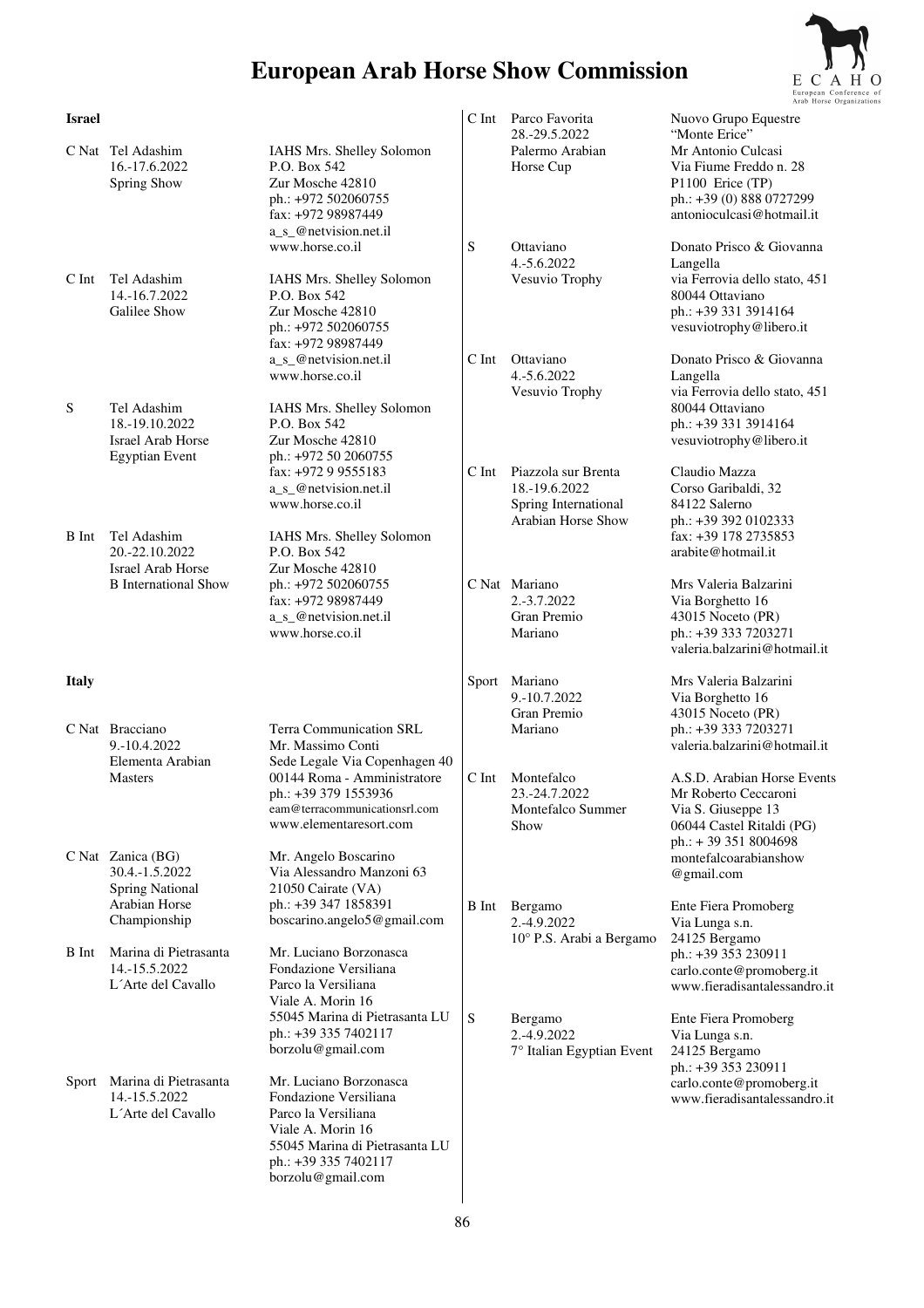

|              |                                                                                                          |                                                                                                                                                                                    |             |                                                                                      | Arab Horse Orga                                                                                                                                              |
|--------------|----------------------------------------------------------------------------------------------------------|------------------------------------------------------------------------------------------------------------------------------------------------------------------------------------|-------------|--------------------------------------------------------------------------------------|--------------------------------------------------------------------------------------------------------------------------------------------------------------|
| B Int        | Milan<br>17.-19.9.2022<br>Milan International<br>Cup                                                     | Arabite di Mazza Claudio<br>Corso Garibaldi, 23<br>84122 Salerno<br>ph.: +39 3920102333<br>fax: +39 17827355853<br>milaninternationalcup@gmail.com                                 |             | C Nat Bait Al Arab<br>12.-15.1.2022<br>Kuwait Purebred<br>Arabian Horse Show         | Meshal Almesbah &<br>Mohammed Alsafy<br>Masayel Area, Block 1<br>Kuwait<br>ph.: +965 688884444<br>m.almesbah@outlook.com                                     |
| N            | San Giovanni in Marignano Associazione Nazionale<br>1.-2.10.2022<br>36° Campionato<br>Nazionale Italiano | Italiana Cavallo - ANICA<br>Strada delle Basse 1/1A<br>43044 Collecchio (PR)<br>ph.: +39 521 805250<br>fax: +39 521 800212                                                         | ${\bf S}$   | Bait Al Arab<br>20.-22.1.2022<br>Kuwait Egyptian<br><b>Event KEE</b>                 | Mr. Dhari Abdulmohsem<br>Al Mejhem<br>Kuwait<br>ph.: +965 66666226<br>dhari_1990@hotmail.com                                                                 |
|              |                                                                                                          | segreteria@anicahorse.org<br>www.anicahorse.org                                                                                                                                    | S           | Bait Al Arab<br>17.-19.2.2022                                                        | Bait Al Arab<br>P.O.Box 2190                                                                                                                                 |
| S            | Vermezzo<br>15.-16.10.2022<br>Straight Egyptian<br>World Championship<br>(SEWC)                          | Special Event Srl<br>Mrs. Barbara Morali<br>ph.: 39 39076347<br>moralisewc@libero.it<br>www.sewcmilan.com                                                                          |             | International<br><b>Egyptian Event</b>                                               | Safat, Area Code 13022<br>ph.: +965 2476 0632<br>fax: +965 276 0898<br>a.albraihi@baitalarab-kw.com<br>www.baitalarab-kw.com                                 |
| <b>B</b> Int | Fieracavalli Verona<br>3.-6.11.2022<br>European<br>Championship                                          | <b>Associazione Nazionale</b><br>Italiana Cavallo - ANICA<br>Strada delle Basse 1/1A<br>43044 Collecchio (PR)<br>ph.: +39 521 805250                                               |             | C Nat Bait Al Arab<br>24.-26.2.2022<br>Kuwait Arabian Horse<br>Breeders Show (KAHBS) | Mr. Mohammad Al Khamiss<br>P.O. Box 2246, 13085 Safat<br>ph.: +965 99877955<br>malkhamiss@kahbs.net<br>www.kahbs.com                                         |
|              |                                                                                                          | fax: +39 521 800212<br>segreteria@anicahorse.org<br>www.anicahorse.org                                                                                                             | $\mathbf N$ | Bait Al Arab<br>10.-12.11.2022<br><b>Kuwait National</b><br>Championship             | Bait Al Arab<br>P.O.Box 2190<br>Safat, Area Code 13022<br>ph.: +965 2476 0632<br>fax: +965 276 0898<br>a.albraihi@baitalarab-kw.com                          |
| Jordan       |                                                                                                          |                                                                                                                                                                                    |             |                                                                                      | www.baitalarab-kw.com                                                                                                                                        |
| N            | Amman Riding Center<br>12.-14.5.2022<br>Jordanian National<br>Championship                               | Royal Jordanian Equestrian<br>Federation<br>Ms. Nour Al-Refai<br>P.O. Box 5271<br>11183 Amman<br>ph.: +962 6 5650821<br>fax: +962 6 5650823<br>rjefoffice@rjef.org                 | S           | Bait Al Arab<br>24.-26.11.2022<br>International<br><b>Egyptian Event</b>             | Bait Al Arab<br>P.O.Box 2190<br>Safat, Area Code 13022<br>ph.: +965 2476 0632<br>fax: +965 276 0898<br>a.albraihi@baitalarab-kw.com<br>www.baitalarab-kw.com |
|              |                                                                                                          | www.rjef.org                                                                                                                                                                       | C Int       | Bait Al Arab<br>1.-3.12.2022                                                         | Ahmad Saud Alfrij &<br>Abdulrahman Abdulaziz Alfrij                                                                                                          |
| Title        | The Royal Stables<br>1.-3.9.2022<br>Middle East<br>Championships                                         | Royal Jordanian Equestrian<br>Federation<br>Ms. Nour Al-Refai<br>P.O. Box 5271<br>11183 Amman<br>ph.: +962 6 5650821<br>fax: +962 6 5650823<br>rjefoffice@rjef.org<br>www.rjef.org | Lebanon     | Erab Arabian Horses<br><b>International Show</b>                                     | Hetten, B1-S12-H16<br>Kuwait<br>ph.: +965 55557266<br>erab@eahis.net<br>alfuraij_kuw@hotmail.com                                                             |
| Kuwait       |                                                                                                          |                                                                                                                                                                                    | $\mathbf N$ | Beirut Hippodrome                                                                    | Lebanese Arabian Horse                                                                                                                                       |
| A            | Bait Al Arab<br>3.-5.2.2022<br>9th Kuwait<br>International<br>Championship                               | Bait Al Arab<br>P.O.Box 2190<br>Safat, Area Code 13022<br>ph.: +965 2476 0632<br>fax: +965 276 0898<br>a.albraihi@baitalarab-kw.com<br>www.baitalarab-kw.com                       |             | 1.-2.10.2022<br>Lebanese National<br>Arabian Horse<br>Championship                   | Organization<br>Mr. Danny Ghosn<br>Beirut<br>ph.: +961 3678789<br>danny@tlaho.org<br>info@tlaho.org<br>www.tlaho.org                                         |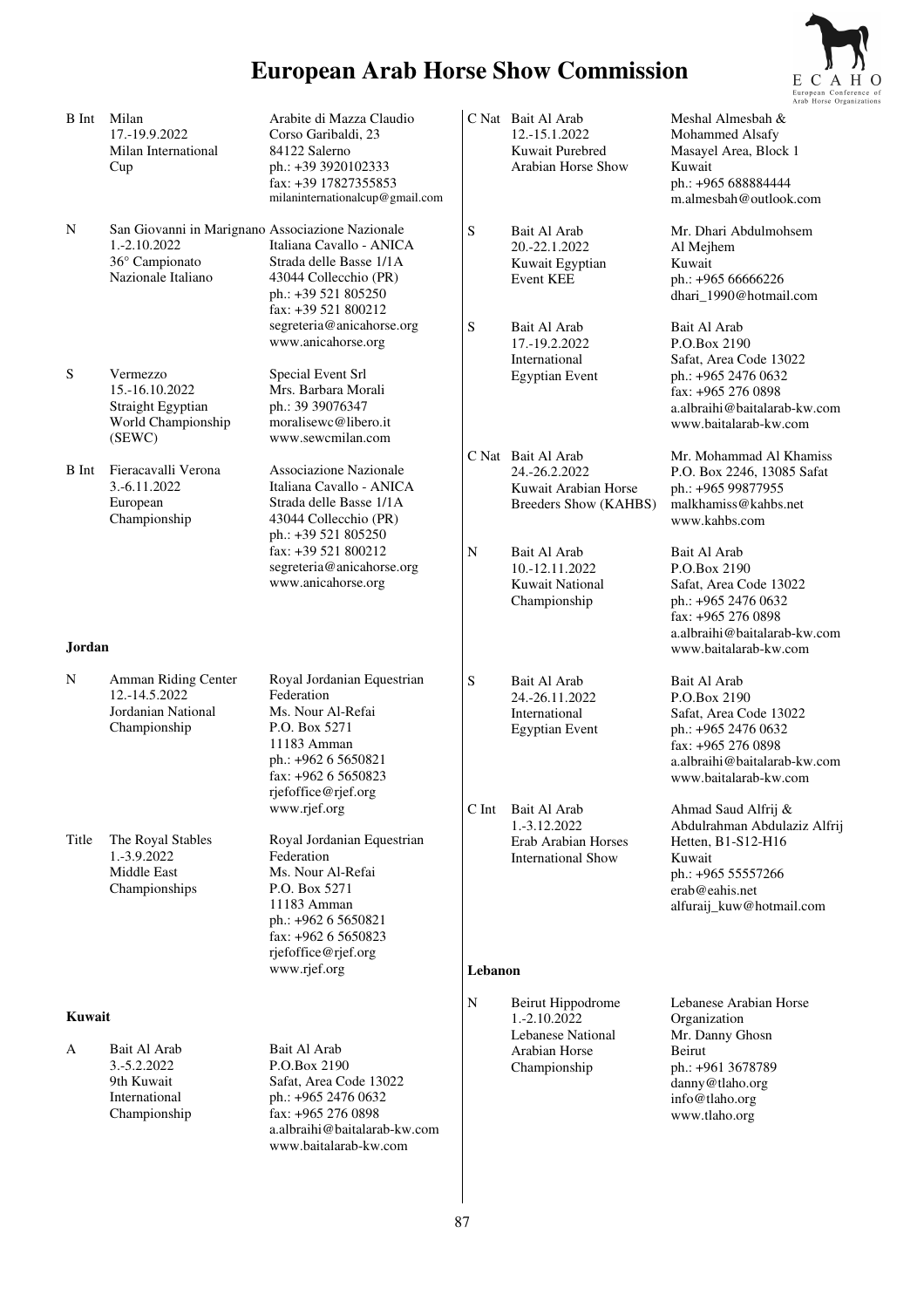

|                         |                                                                                              |                                                                                                                                                                                                                                   |              |                                                                               | Arab Horse Organiza                                                                                                                                                                                                    |
|-------------------------|----------------------------------------------------------------------------------------------|-----------------------------------------------------------------------------------------------------------------------------------------------------------------------------------------------------------------------------------|--------------|-------------------------------------------------------------------------------|------------------------------------------------------------------------------------------------------------------------------------------------------------------------------------------------------------------------|
| Libya<br><b>Morocco</b> | C Nat Benghazi<br>18.-19.3.2022<br>Libyan Arabian Horse<br><b>Breeders Society Show</b>      | <b>LAHBS</b><br>P.O. Box 81399<br>Benghazi<br>lahbscouncil@gmail.com                                                                                                                                                              | $\mathbf N$  | El Jadida<br>17.-18.9.2022<br>Championnat<br>National                         | Royal Moroccan Arabian Horse<br><b>Breeders Association</b><br>Sect. 22-Résid. Al Arz, Imb. J<br>Appt. 3, Hay Ryad Rabat<br>ph.: +212 537 714170<br>fax: +212 537 714173<br>armecpsa@gmail.com<br>www.lechevalarabe.ma |
|                         | C Nat Marrakech<br>28.5.2022<br>Concours Regional "C"                                        | Royal Moroccan Arabian Horse<br><b>Breeders Association</b><br>Sect. 22-Résid. Al Arz, Imb. J<br>Appt. 3, Hay Ryad Rabat<br>ph.: +212 537 714170<br>fax: +212 537 714173<br>armecpsa@gmail.com<br>www.lechevalarabe.ma            | A            | El Jadida<br>19.-20.10.2022<br><b>International A Show</b>                    | Royal Moroccan Arabian Horse<br><b>Breeders Association</b><br>Sect. 22-Résid. Al Arz, Imb. J<br>Appt. 3, Hay Ryad Rabat<br>ph.: +212 537 714170<br>fax: +212 537 714173<br>armecpsa@gmail.com<br>www.lechevalarabe.ma |
|                         | C Nat Meknés<br>4.6.2022<br>Concours Regional "C"                                            | Royal Moroccan Arabian Horse<br><b>Breeders Association</b><br>Sect. 22-Résid. Al Arz, Imb. J<br>Appt. 3, Hay Ryad Rabat<br>ph.: +212 537 714170<br>fax: +212 537 714173<br>armecpsa@gmail.com<br>www.lechevalarabe.ma            | B Int        | <b>The Netherlands</b><br>Deurne<br>7.-8.5.2022<br>Tulip Cup Holland          | Mrs. Wendy Delvalle<br>Noordenseweg 39<br>2421 XW Nieuwkoop<br>ph.: +31 651 807628<br>info@tulipcup.com<br>www.tulipcup.com                                                                                            |
|                         | C Nat El Jadida<br>25.6.2022<br>Concours Regional "C"                                        | Royal Moroccan Arabian Horse<br><b>Breeders Association</b><br>Sect. 22-Résid. Al Arz, Imb. J<br>Appt. 3, Hay Ryad Rabat<br>ph.: +212 537 714170<br>fax: +212 537 714173<br>armecpsa@gmail.com<br>www.lechevalarabe.ma            | $C$ Int      | Schaijk<br>21.-22.5.2022<br>Arabian Horse Weekend                             | <b>Family Stoop</b><br>Willibrordushoek 9A<br>5466 RD, Veghel<br>ph.: +31 614 771124<br>arabianhorseweekend@live.nl<br>www.arabianhorseweekend.nl                                                                      |
|                         | C Nat Bouznika<br>2.7.2022<br>Concours Regional "C"                                          | Royal Moroccan Arabian Horse<br><b>Breeders Association</b><br>Sect. 22-Résid. Al Arz, Imb. J<br>Appt. 3, Hay Ryad Rabat<br>ph.: +212 537 714170<br>$\text{fax}: +212, 537, 714173$<br>armecpsa@gmail.com<br>www.lechevalarabe.ma | C Int<br>Eur | Schaijk<br>21.-22.5.2022<br>Arabian Horse Weekend<br>Schaijk<br>21.-22.5.2022 | <b>Family Stoop</b><br>Willibrordushoek 9A<br>5466 RD, Veghel<br>ph.: +31 614 771124<br>arabianhorseweekend@live.nl<br>www.arabianhorseweekend.nl<br>Family Stoop<br>Willibrordushoek 9A                               |
| S                       | El Jadida<br>3.-4.9.2022<br>Concours des Chevaux<br>aux Origines<br><b>Egyptiennes Pures</b> | Royal Moroccan Arabian Horse<br><b>Breeders Association</b><br>Sect. 22-Résid. Al Arz, Imb. J<br>Appt. 3, Hay Ryad Rabat<br>ph.: +212 537 714170<br>fax: +212 537 714173<br>armecpsa@gmail.com<br>www.lechevalarabe.ma            | ${\bf S}$    | Arabian Horse Weekend<br>Schaijk<br>21.-22.5.2022<br>Arabian Horse Weekend    | 5466 RD, Veghel<br>ph.: +31 614 771124<br>arabianhorseweekend@live.nl<br>www.arabianhorseweekend.nl<br><b>Family Stoop</b><br>Willibrordushoek 9A<br>5466 RD, Veghel<br>ph.: +31 614 771124                            |
| BS                      | El Jadida<br>10.-11.9.2022<br>Coupe Nationale<br>des Eleveurs                                | Royal Moroccan Arabian Horse<br><b>Breeders Association</b><br>Sect. 22-Résid. Al Arz, Imb. J<br>Appt. 3, Hay Ryad Rabat<br>ph.: +212 537 714170<br>fax: +212 537 714173<br>armecpsa@gmail.com<br>www.lechevalarabe.ma            | C Nat Exloo  | 18.6.2022<br><b>AVS</b> National<br>C Show                                    | arabianhorseweekend@live.nl<br>www.arabianhorseweekend.nl<br><b>AVS</b><br>Galvaniweg 8<br>8071 SC Nunspeet<br>ph.: +31 (0)341 217181<br>info@avsweb.nl<br>www.avsweb.nl                                               |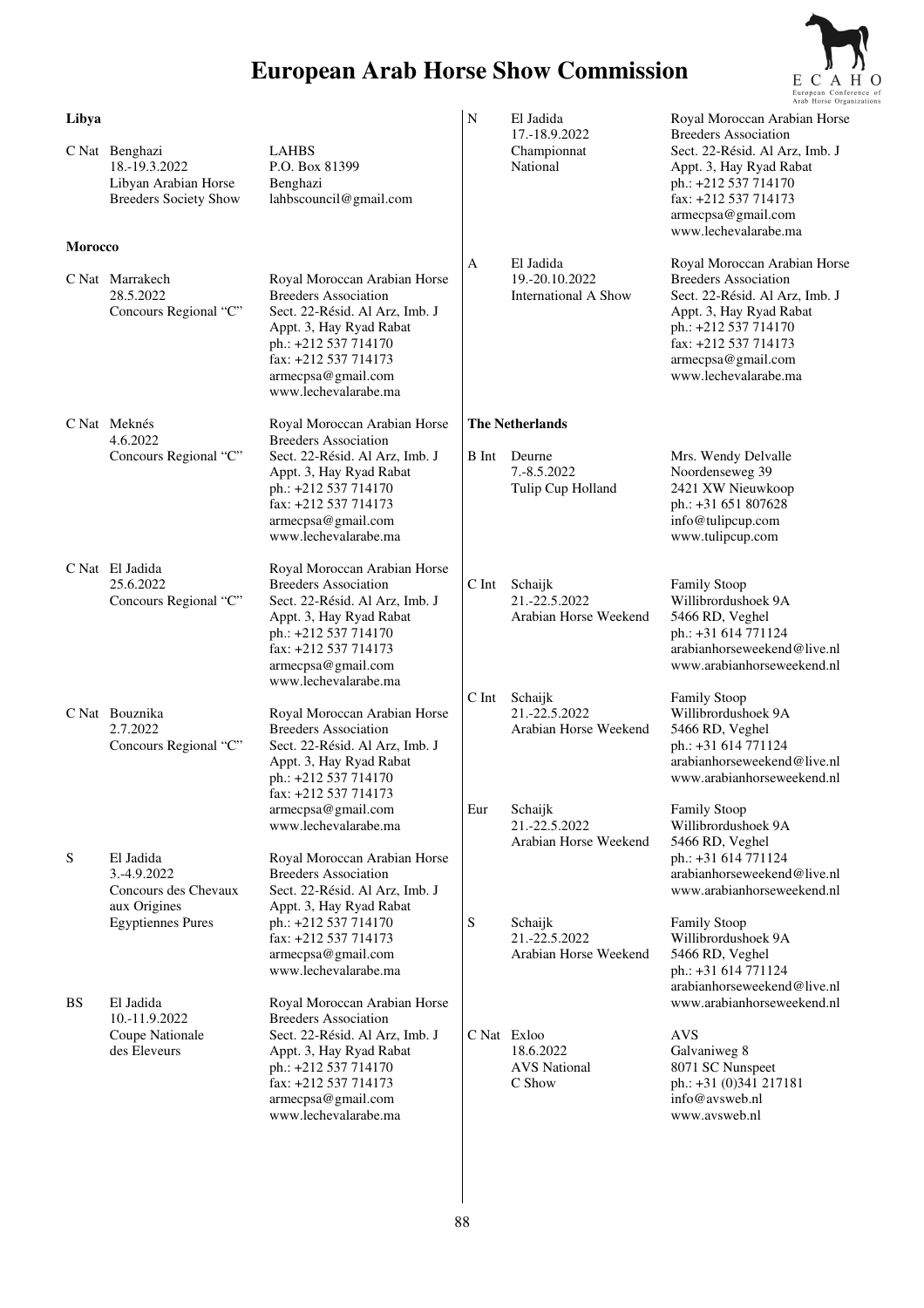

|               |                                                                              |                                                                                                                                                                |               |                                                                                                                     | European Confe<br>Arab Horse Orga                                                                                                                             |
|---------------|------------------------------------------------------------------------------|----------------------------------------------------------------------------------------------------------------------------------------------------------------|---------------|---------------------------------------------------------------------------------------------------------------------|---------------------------------------------------------------------------------------------------------------------------------------------------------------|
| Eur           | Exloo                                                                        | <b>AVS</b>                                                                                                                                                     | Qatar         |                                                                                                                     |                                                                                                                                                               |
|               | 19.6.2022<br>Eurozone Cup                                                    | Galvaniweg 8<br>8071 SC Nunspeet<br>ph.: +31 (0)341 217181<br>info@avsweb.nl<br>www.aysweb.nl                                                                  | B Int         | Doha<br>13.-15.1.2022<br>1 <sup>st</sup> Doha International<br>Arabian Horse<br>Championship                        | Racing & Equestrian Club<br>P.O. Box 7559<br>Furosiya Street, New Rayyan,<br>ph.: +974 44 197626<br>fax: +974 44 812385                                       |
| N             | Exloo<br>11.9.2022<br><b>AVS</b> National<br>Championship Show               | AVS<br>Galvaniweg 8<br>8071 SC Nunspeet<br>ph.: +31 (0)341 217181                                                                                              | Title         | Katara                                                                                                              | show@qrec.gov.qa<br>www.qrec.gov.qa<br>Racing & Equestrian Club                                                                                               |
| <b>Norway</b> |                                                                              | info@avsweb.nl<br>www.avsweb.nl                                                                                                                                |               | 2.-5.2.2022<br>Qatar Peninsula<br>Straight Egyptian                                                                 | P.O. Box 7559<br>Furosiya Street, New Rayyan,<br>ph.: +974 44 197626                                                                                          |
|               |                                                                              |                                                                                                                                                                |               | Show                                                                                                                | fax: +974 44 812385                                                                                                                                           |
| N             | Arendal Og Grimstad<br>3.8.2022<br><b>NAHF</b> National<br>Championship      | <b>NAHF</b><br>c/o Lene Hameren<br>Satrevegen 62B<br>5054 Mogreina                                                                                             |               |                                                                                                                     | show@qrec.gov.qa<br>www.qrec.gov.qa<br>www.kiahf.qa                                                                                                           |
|               |                                                                              | ph.: +47 91315093<br>registrator@araberhest.no<br>www.araberhest.no                                                                                            | Title         | Katara<br>9.-12.2.2022<br>31 <sup>st</sup> Katara International<br>Arabian Horse Festival                           | Racing & Equestrian Club<br>P.O. Box 7559<br>Furosiya Street, New Rayyan,<br>ph.: +974 44 197626                                                              |
| Poland        |                                                                              |                                                                                                                                                                |               | (KIAHF)                                                                                                             | fax: +974 44 812385<br>show@qrec.gov.qa<br>www.qrec.gov.qa                                                                                                    |
|               | B Nat Bialka Stud<br>4.-5.6.2022                                             | Ludowy Klub Sportowy w<br>Białce                                                                                                                               |               |                                                                                                                     | www.kiahf.qa                                                                                                                                                  |
|               | 30 <sup>th</sup> Bialka Junior<br>Spring Show                                | Małopolska Hodowla Roślin<br>Sp. z o.o.<br>22-300 Krasnystaw<br>ph.: +48 82 5771200<br>lksbialka@op.pl<br>www.skbialka.pl                                      | A             | Souq Waqif<br>14.-16.3.2022<br>Souq Waqif International<br>Arabian Horse Show                                       | Privet Engineering Office<br>Zahra Mohammed Alsheikh<br>Doha<br>ph.: +974 55088535<br>zosman@peo.gov.qa                                                       |
| B Int         | Radom<br>2.-3.7.2021<br>All-Polish Arabian<br>Horse Championship             | Windoor<br>Mr Pawel Redestowicz<br>Zofii Holszanskiej 5<br>26-600 Radom<br>ph.: +48 515 706048                                                                 | S             | Souq Waqif<br>18.-19.3.2022<br>11 <sup>th</sup> Qatar International<br>Arabian Peninsula<br>Horse Show              | Privet Engineering Office<br>Zahra Mohammed Alsheikh<br>Doha<br>ph.: +974 55088535<br>zosman@peo.gov.qa                                                       |
|               | CANCI<br>К,                                                                  | H <sup>'b</sup> ub@czempionatradom.pl<br>www.czempionatradom.pl                                                                                                |               | C Nat Al Shaqab<br>25.-27.3.2022                                                                                    | Racing & Equestrian Club<br>P.O. Box 7559                                                                                                                     |
| <b>BS</b>     | <b>Hipodrom Sopot</b><br>23.-24.7.2022<br>Sopot Arabian<br>Horse Show        | Hipodrom Sopot<br>ul. Polna 1<br>81-745 Sopot<br>ph.: +48 58 5517896<br>hipodrom@sopot.pl                                                                      |               | 9 <sup>th</sup> Qatar National<br>Show for Individual<br>Owners                                                     | Furosiya Street, New Rayyan,<br>ph.: +974 44 197626<br>fax: +974 44 812385<br>show@qrec.gov.qa<br>www.qrec.gov.qa                                             |
| N             | SK Janów Podlaski<br>12.-14.8.2022<br>Polish National<br>Championships       | hipodrom.sopot.pl<br>Polski Klub Wyścigów Konnych<br>ul. Pulawska 266<br>02-684 Warsaw<br>ph.: +48 22 8531715<br>ph.: +48 602709765<br>office@prideofpoland.eu | ${\bf S}$     | Al Shaqab<br>29.-30.3.2022<br>7 <sup>th</sup> Qatar Peninsula<br>Arabian Horse Show for<br><b>Individual Owners</b> | Racing & Equestrian Club<br>P.O. Box 7559<br>Furosiya Street, New Rayyan,<br>ph.: +974 44 197626<br>ax: +974 44 812385<br>show@qrec.gov.qa<br>www.qrec.gov.qa |
| B Int         | Nowe Wrońska                                                                 | www.prideofpoland.eu<br>Polska AKF Spol. z.o.o.                                                                                                                | <b>Russia</b> |                                                                                                                     |                                                                                                                                                               |
|               | 19.-20.8.2022<br>Al Khalediah European<br>Arabian Horse Festival<br>(AKEAHF) | Mr Hubert Kulesza<br>Nowe Wrońska 36A<br>09-142 Załuski<br>ph.: +48 23 661 9412<br>fax: +48 23 661 9410<br>info@akeahf.com<br>www.akeahf.com                   | ${\bf D}$     | v. Novoterskiy<br>28.-29.5.2022<br>Rising Star of Tersk<br>PENDIN                                                   | Tersk Stud<br>Shkolnaya 2<br>v. Novoterskiy, Stavropol<br>357242 Mineralnie Wody<br>ph/fax: +7 87922 7-13-16<br>terkonzavod@mail.ru<br>www.terskarabian.com   |
|               |                                                                              |                                                                                                                                                                |               |                                                                                                                     |                                                                                                                                                               |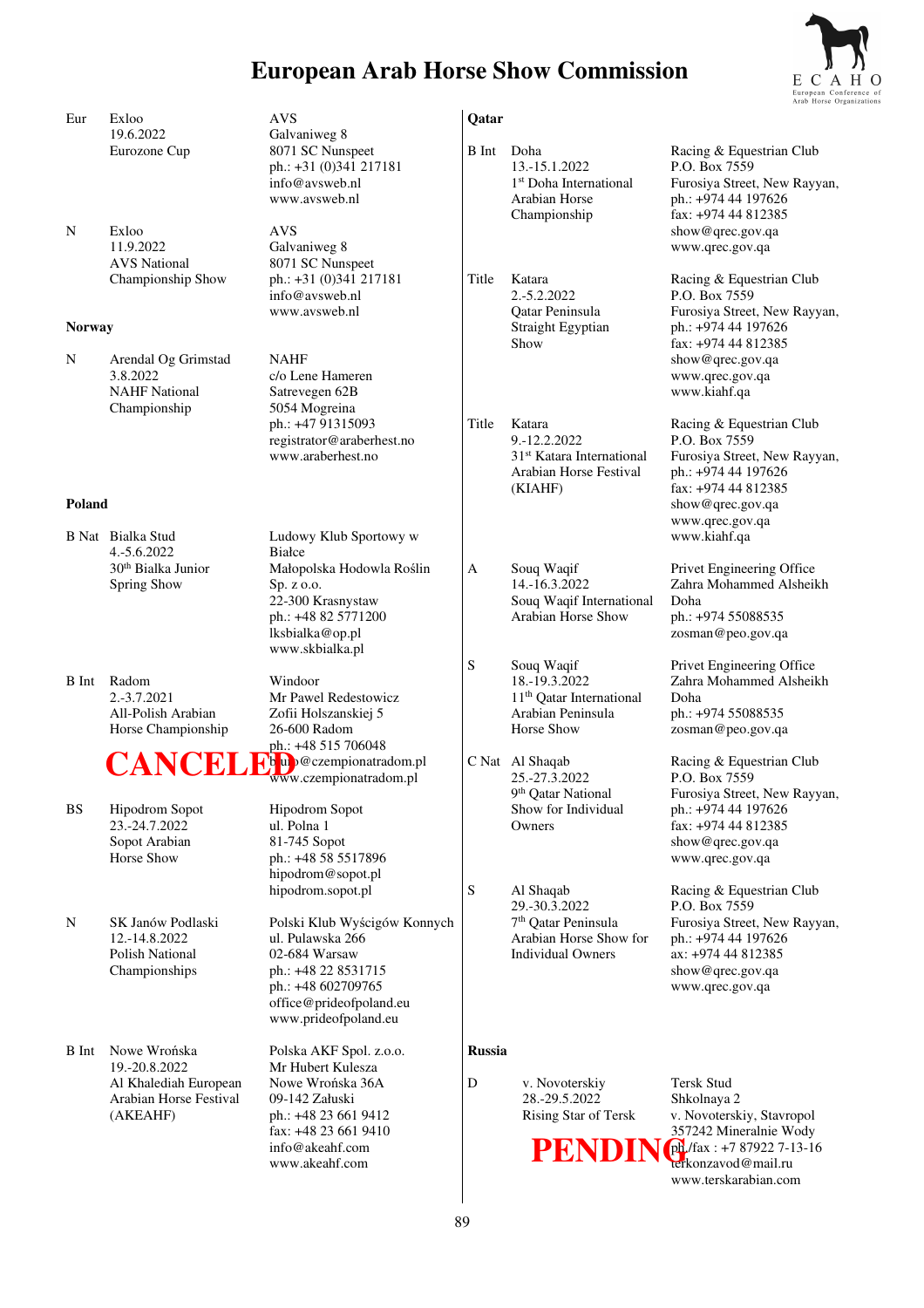

|              |                                                                                                               |                                                                                                                                                                       |           |                                                                                        | Arab Horse Org                                                                                                                                   |
|--------------|---------------------------------------------------------------------------------------------------------------|-----------------------------------------------------------------------------------------------------------------------------------------------------------------------|-----------|----------------------------------------------------------------------------------------|--------------------------------------------------------------------------------------------------------------------------------------------------|
| C Nat        | v. Novoterskiy<br>27.-28.8.2022<br>Zvezda Pyatigoria                                                          | <b>Tersk Stud</b><br>Shkolnaya 2<br>v. Novoterskiy, Stavropol<br>357242 Mineralnie Wody                                                                               | ${\bf N}$ | Dirab, Riyadh<br>24.-26.3.2022<br>The 13 <sup>th</sup> Saudi<br>National Championships | Dr. Loay Alhashim<br>Al Ahsa<br>ph.: +966 535 464000<br>loay1122@gmail.com<br>www.kaahcfao.com                                                   |
|              |                                                                                                               | $PENDIN$<br>terkonzavod@mail.ru<br>www.terskarabian.com                                                                                                               | S         | Riyadh<br>25.-26.5.2022                                                                | MUFEED ltd.                                                                                                                                      |
| N            | Maxima Park, Moscow<br>10.-11.9.2022<br><b>Russian National</b><br>Chappenin<br>D                             | NOAL/Mr Igor Bochkarev,<br>11 Poperechny Prosek<br>107014 Moscow<br>$\sqrt{h}$ +7 916 0611018<br>by horse@mail.ru                                                     |           | The Kingdom Arabian<br>Horse Festival for Straight<br>Egyptians (Kuhailah)<br>$-2022$  | Riyadh<br>ph.: +966 115240385<br>fax: +966 11 5240442<br>kaahc@yahoo.com<br>www.kaahcfao.com                                                     |
|              |                                                                                                               |                                                                                                                                                                       | C Int     | Riyadh                                                                                 | MUFEED ltd.                                                                                                                                      |
| Romania      |                                                                                                               |                                                                                                                                                                       |           | 27.-29.5.2022<br>The Kingdom Arabian<br><b>Horse Festival</b>                          | Riyadh<br>ph.: +966 115240385<br>fax: +966 11 5240442                                                                                            |
| N            | Zorabia Farm<br>16.-17.9.2022<br>Sibiu Zorabia                                                                | Asociatia Cailor Arabi<br>Aleea Roșiorilor, Nr. 2A<br>Sibiu                                                                                                           |           |                                                                                        | kaahc@yahoo.com<br>www.kaahcfao.com                                                                                                              |
|              | Arabian Horse Event                                                                                           | ph.: +40 740 660191<br>asociatiacailorarabi@yahoo.com                                                                                                                 | <b>BS</b> | Riyadh<br>22.-24.9.2022<br>The Arabian Horse<br>Show for Local Breeders                | King Abdulaziz Arabian<br>Horse Center<br>P.O. Box 33840 Dirab<br>Riyadh 11458                                                                   |
|              | Saudi Arabia (Kingdom of Saudi Arabia)                                                                        |                                                                                                                                                                       |           |                                                                                        | ph.: +966 115240385<br>fax: +966 11 5240442                                                                                                      |
|              | B Int Riyadh<br>12.-15.1.2022<br>The Saudi Arabian                                                            | Alsalaam Stud<br>Ubayyah Festival<br>ph.: +966 115240385                                                                                                              |           |                                                                                        | kaahc@yahoo.com<br>www.kaahcfao.com                                                                                                              |
|              | Horse Festival<br>(Ubayyah)                                                                                   | fax: +966 11 5240442<br>kaahc@yahoo.com<br>www.kaahcfao.com                                                                                                           |           | C Nat Dammam<br>27.-29.10.2022<br><b>JAS</b> Arabian<br>Horse Show                     | <b>JAS</b> Arabian<br>Horse Center<br>ph.: +966 115240385<br>fax: $+966$ 11 5240442                                                              |
| Title        | Tebrak, Riyadh<br>27.-29.1.2022                                                                               | <b>PSAIAHF</b><br>Post Box No. 69428                                                                                                                                  |           | <b>CANCEL Expression</b> Com                                                           |                                                                                                                                                  |
|              | Prince Sultan Bin<br>Abdulaziz<br><b>International Arabian</b><br>Horse Festival -<br>PSAIAHF <sub>2022</sub> | Riyadh, 11547<br>ph.: +966 1 465 9422, ext. 415<br>fax: +966 1 293 2526<br>alalis@makshaff.com<br>www.psaiahf.com                                                     | B Int     | Jeddah<br>10.-12.11.2022<br>Makkah Arabian<br>Horse Show                               | Makkah Arabian Horse Show<br>Al Sawary Farm<br>Jeddah<br>ph.: +966 55 5458888<br>fax: +966 12 6625555                                            |
| S            | Dammam<br>23.-24.2.2022<br>Gulf Straight Egyptian                                                             | Asharqia Arabian Horse<br>Festival, Salayel Stud<br>Damman                                                                                                            |           |                                                                                        | sawaryfarms@gmail.com<br>www.sawarygroup.com                                                                                                     |
|              | Arabian Cup<br>CANCEL                                                                                         | ph.: +966 555 097270<br><b>ax:</b> FS6 13 8822111<br>www.asharqia-ahf.com                                                                                             |           | C Nat Madina El Monawara<br>8.-10.12.2021<br>Al-Ula Arabian<br>Horse Show              | Marabet Alarabiyah Company<br>ph.: +966 115240385<br>fax: +966 11 5240442<br>kaahc@yahoo.com<br>www.kaahcfao.com                                 |
| <b>B</b> Int | Dammam<br>25.-27.2.2022<br>Asharqia Arabian<br>Horse Classic<br>CANCEL                                        | Asharqia Arabian Horse<br>Festival, Salayel Stud<br>Damman<br>ph.: +966 555 097270<br>$\frac{1}{2}$ , 9 6 13 8822111<br>infowasharqia-ahf.com<br>www.asharqia-ahf.com | A         | Riyadh<br>16.-18.12.2022<br><b>KAAHC</b><br>A Show                                     | King Abdulaziz Arabian<br>Horse Center<br>P.O. Box 33840 Dirab<br>Riyadh 11458<br>ph.: +966 115240385<br>fax: +966 11 5240442<br>kaahc@yahoo.com |
| C Nat Ha'il  | 10.-12.3.2022<br>Ha'il Arabian<br>Horse Show 2022                                                             | Ha'il Arabian Horse Show<br>Mr. Mutab Alshamry<br>Ha'il<br>ph.: +966 504 112233<br>mshammari@hotmail.com<br>www.kaahcfao.com                                          |           | C Nat Jeddah<br>22.-24.12.2022<br>Al-Hijaz<br>Arabian Horse Show                       | www.kaahcfao.com<br>City Horse Stable<br>ph.: +966 115240385<br>fax: +966 11 5240442<br>kaahc@yahoo.com<br>www.kaahcfao.com                      |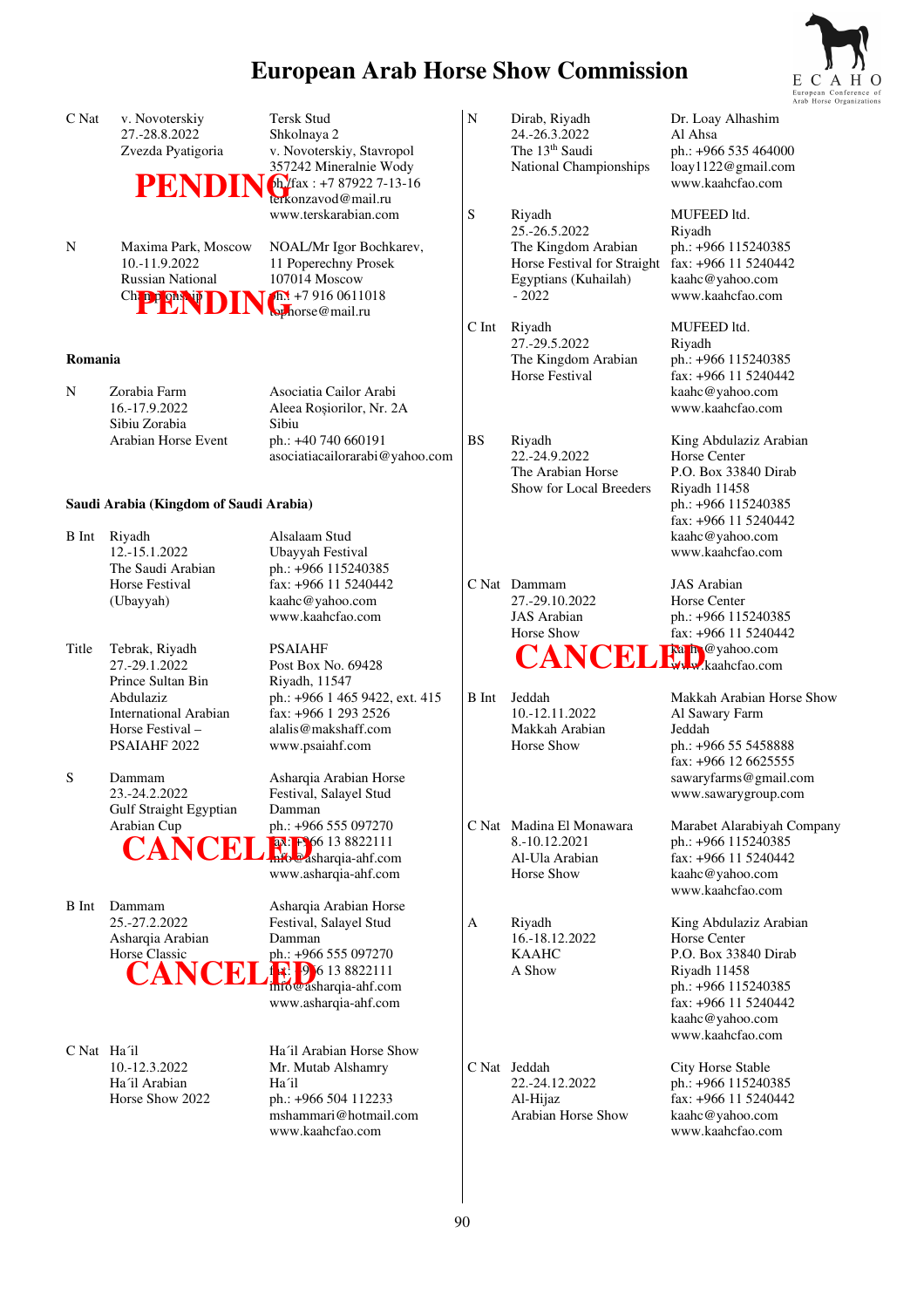

| C Int        | Riyadh<br>23.-25.12.2022                                                                    | Al Arab Stud<br>Mr Ali Mohmmad Ali Al Ali                                                                                                                            |                   | <b>United Arab Emirates</b>                                                                       |                                                                                                                                                                             |
|--------------|---------------------------------------------------------------------------------------------|----------------------------------------------------------------------------------------------------------------------------------------------------------------------|-------------------|---------------------------------------------------------------------------------------------------|-----------------------------------------------------------------------------------------------------------------------------------------------------------------------------|
|              | Al Arab Arabian<br>Horse Show                                                               | Durma, Riyadh<br>ph.: +966 558708787<br>najeeb@alshaad.com<br>www.kaahcfao.com                                                                                       | C Nat             | Ajman<br>6.-8.1.2022<br>Ajman Arabian<br>Horse Show                                               | Emirates Arabian Horse Society<br>P.O. Box 26888, Abu Dhabi<br>ph.: +971 2 626 9222<br>fax: +971 2 627 5116<br>eahs@eahs.org<br>www.eahs.org                                |
| <b>Spain</b> |                                                                                             |                                                                                                                                                                      | C Nat             | Al Dhafrah                                                                                        | <b>Emirates Arabian Horse Society</b>                                                                                                                                       |
|              | C Int Silleda<br>4.-5.6.2022<br>Galician Championship<br>IX                                 | Javier Antonio Fernández<br>Guerra & Noelia García Ordŕiez<br>Mr. Jorge Vázquez Rodriguez<br>ph.: +34 666 724896<br>ph.: +34 664 437083<br>agccatesoreria@outlook.es |                   | 19.-22.1.2022<br>Al Dhafrah Arabian<br>Horse Championship                                         | P.O. Box 26888, Abu Dhabi<br>ph.: +971 2 626 9222<br>fax: +971 2 627 5116<br>eahs@eahs.org<br>www.eahs.org                                                                  |
| N            | Cordoba<br>15.-16.10.2022<br>XLII° Spanish<br>National Championship                         | A.E.C.C.A.<br>c/Maldonado, 65-B-A<br>28006 Madrid<br>ph.: +34 91 563 3605<br>fax: +34 91 564 8513<br>aecca@aecca.es<br>www.aecca.es                                  | <b>B</b> Int<br>А | Abu Dhabi<br>10.-12.2.2022<br>Abu Dhabi International<br>Arabian Horse<br>Championship<br>Sharjah | <b>Emirates Arabian Horse Society</b><br>P.O. Box 26888, Abu Dhabi<br>ph.: +971 2 626 9222<br>fax: +971 2 627 5116<br>eahs@eahs.org<br>www.eahs.org<br>Sharjah Equestrian & |
|              | <b>Sweden</b>                                                                               |                                                                                                                                                                      |                   | 4.-6.3.2022<br>The 32 <sup>rd</sup> Sharjah<br><b>International Arabian</b>                       | Racing Club<br>P.O. Box 1991, Atain<br>Sharjah Airport Road, Sharjah                                                                                                        |
| C Int        | Bränninge Gård<br>4.6.2022<br>Bränninge Cup<br>+ Amateur classes                            | Mr. Niclas Holm<br>Bränninge Gård<br>15139 Söderstälje<br>ph.: +46 70 695 3412<br>niclas@branninge.se<br>www.branninge.se                                            |                   | Horse Festival                                                                                    | ph.: +971 6 5311155<br>ph.: +971 50 6337760<br>fax: +971 6 5311177<br>info@serc.ae<br>www.serc.ae                                                                           |
|              |                                                                                             |                                                                                                                                                                      | <b>B</b> Nat      | Abu Dhabi                                                                                         | Emirates Arabian Horse Society                                                                                                                                              |
| Sport        | Strängnäs<br>30.6.-3.7.2022<br>Nordic Arabian<br>Sporthorse<br>Championship                 | Mrs. Elin Edling<br>Penglund 11<br>91194 Vännäs<br>ph.: +46 706838959<br>elin_shamali@hotmail.com<br>www.ahis.se                                                     |                   | 21.-23.3.2022<br>Sharjah Arabian<br>Horse Festival                                                | P.O. Box 26888, Abu Dhabi<br>ph.: +971 2 626 9222<br>fax: +971 2 627 5116<br>eahs@eahs.org<br>www.eahs.org                                                                  |
| N            | Strömsholm<br>29.-31.7.2022<br><b>Swedish National</b><br>Championship<br>+ Amateur Classes | SAHF/Mr. Niclas Holm<br>Bränninge Gård<br>15139 Söderstälje<br>ph.: +46 70 695 3412<br>niclas@branninge.se<br>www.sahf.se                                            | C Int             | Abu Dhabi<br>24.-25.3.2022<br>Arab Breeders<br>Championship                                       | Emirates Arabian Horse Society<br>P.O. Box 26888, Abu Dhabi<br>ph.: +971 2 626 9222<br>fax: $+97126275116$<br>eahs@eahs.org<br>www.eahs.org                                 |
|              |                                                                                             |                                                                                                                                                                      |                   |                                                                                                   |                                                                                                                                                                             |

(Please visit www.ecaho.org or contact ECAHO Office for latest changes.)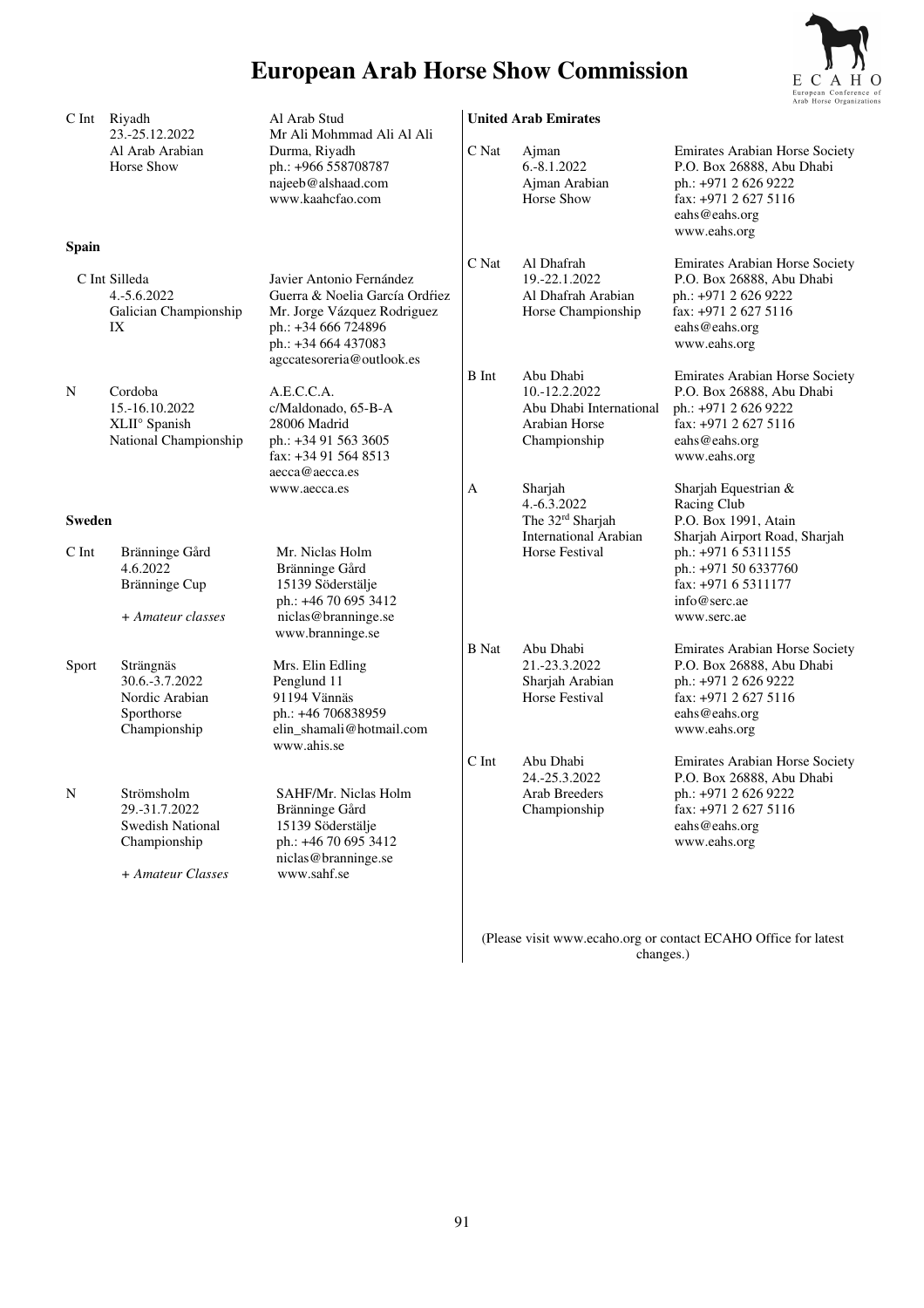

#### **Show Calendar 2022 – sorted by date**

**(Please visit www.ecaho.org for latest changes.)** 

| Date of Show                                                                                                                                                                                                                                                                                | Country                                                                                                                                                                                                                                                  | Venue                                                                                                                                                                                                                                                                                         | <b>Name of Show</b>                                                                                                                                                                                                                                                                                                                                                                                                                                                                                                                                                                   | Category                                                                                                                                                                        |
|---------------------------------------------------------------------------------------------------------------------------------------------------------------------------------------------------------------------------------------------------------------------------------------------|----------------------------------------------------------------------------------------------------------------------------------------------------------------------------------------------------------------------------------------------------------|-----------------------------------------------------------------------------------------------------------------------------------------------------------------------------------------------------------------------------------------------------------------------------------------------|---------------------------------------------------------------------------------------------------------------------------------------------------------------------------------------------------------------------------------------------------------------------------------------------------------------------------------------------------------------------------------------------------------------------------------------------------------------------------------------------------------------------------------------------------------------------------------------|---------------------------------------------------------------------------------------------------------------------------------------------------------------------------------|
| 6.-8.1.2022<br>12.-15.1.2022<br>12.-15.1.2022<br>13.-15.1.2022<br>19.-22.1.2022<br>20.-.22.1.2022<br>27.-29.1.2022                                                                                                                                                                          | UAE<br><b>KUW</b><br>KSA<br>QAT<br>UAE<br>KUW<br><b>KSA</b>                                                                                                                                                                                              | Ajman<br>Bait Al Arab<br>Riyadh<br>Al Shaqab Stud<br>Al Dhafrah<br>Bait Al Arab<br>Tebrak, Riyadh                                                                                                                                                                                             | Ajman Arabian Horse Show<br>Kuwait Purebred Arabian Horse Show<br>The Saudi Arabian Horse Champ (Ubayyah)<br>1st Doha International Arabian Horse Champ.<br>Al Dhafrah Arabian Horse Championship<br>Kuwait Egyptian Event KEE<br>Prince Sultan Bin Abdulaziz Int. Arab. Horse Fest. Title                                                                                                                                                                                                                                                                                            | C Nat<br>C Nat<br>B Int<br>B Int<br>C Nat<br>S                                                                                                                                  |
| 2.-5.2.2022<br>3.-5.2.2022<br>9.-12.2.2022<br>10.-12.2.2022<br>17.-19.2.2022<br>23.-25.2.2022<br><u>. 24.2.2022</u><br>25, 27, 2, 2022                                                                                                                                                      | QAT<br>KUW<br>QAT<br>UAE<br><b>KUW</b><br>IRI<br>KSA<br><b>KSA</b>                                                                                                                                                                                       | Katara<br>Bait Al Arab<br>Katara<br>Abu Dhabi<br>Bait Al Arab<br>Khouzestan<br><del>Dammam</del><br><del>Dammam</del>                                                                                                                                                                         | Oatar Peninsula S Show<br>9th Kuwait International Championship<br>30 <sup>th</sup> Katara International Arabian Horse Festival<br>Abu Dhabi International Arabian Horse Champ.<br><b>International Egyptian Event</b><br>Khouzestan Cup<br><b>The Gulf Straight Egyptian Arabian Horse Cup</b><br>Alsharqia Arabian Horse Festival                                                                                                                                                                                                                                                   | S<br>А<br>Title<br>B Int<br>S<br>C Nat<br>$B-Int$                                                                                                                               |
| 24.-26.2.2022<br>25.-26.2.2022                                                                                                                                                                                                                                                              | KUW<br><b>BRN</b>                                                                                                                                                                                                                                        | Bait Al Arab<br>Sakhir                                                                                                                                                                                                                                                                        | <b>KAHBS</b><br>Bahrain Breeders' Show                                                                                                                                                                                                                                                                                                                                                                                                                                                                                                                                                | C Nat<br>BS                                                                                                                                                                     |
| 4. - 6.3. 2022<br>10.-11.3.2022<br>10.-12.3.2022<br>14.-16.3.2022<br>18.-19.3.2022<br>18.-19.3.2022<br>19.-20.3.2022<br>21.-23.3.2022<br>24.-25.3.2022<br>24.-26.3.2022<br>25.-27.3.2022<br>29.-30.3.2022                                                                                   | UAE<br>EGY<br><b>KSA</b><br>QAT<br>QAT<br>LBA<br><b>FRA</b><br><b>UAE</b><br><b>UAE</b><br>KSA<br>QAT<br>QAT                                                                                                                                             | Sharjah<br>Rabab Stud<br>Ha'il<br>Soug Wagif<br>Souq Waqif<br>Benghazi<br>St. Etienne de Tulmont<br>Abu Dhabi<br>Abu Dhabi<br>Dirab, Riyadh<br>Al Shaqab<br>Al Shaqab                                                                                                                         | 23rd Sharjah International Arabian Horse Festival<br>Egyptian Arabian Horse Championship<br>Ha'il Arabian Horse Show 2022<br>3 <sup>rd</sup> Souq Waqif International Arabian Horse Show<br>11 <sup>th</sup> Qatar International Arabian Peninsula Show<br>Libyan Horse Breeders' Show<br>Printemps du Cheval Arabe en Occitanie<br>Emirates Arabian Horse Breeders' Championship B Nat<br>Arab Breeders Championship<br>13 <sup>th</sup> Saudi National Arabian Horse Show<br>10th Qatar National Show for Ind. Owners<br>7 <sup>th</sup> Qatar Peninsula Show for Individual Owners | А<br>N<br>C Nat<br>A<br>S<br>C Nat<br>C Nat<br>$C$ Int<br>N<br>C Nat<br>S                                                                                                       |
| 7.-8.4.2022<br>9.-10.4.2022<br>15.-18.4.2022<br>15.-18.4.2022<br>15.-18.4.2022<br>30.4.-1.5.2022                                                                                                                                                                                            | BRN<br><b>ITA</b><br>BEL<br>BEL<br>BEL<br>ITA.                                                                                                                                                                                                           | Sakhir<br><b>Bracciano</b><br>Boom de Schorre<br>Boom de Schorre<br>Boom de Schorre<br>Zanica (BG)                                                                                                                                                                                            | Bahrain B National Show<br>Elementa Arabian Masters<br>Country Life<br>Country Life<br>Country Life<br>Spring National Arabian Horse Championship                                                                                                                                                                                                                                                                                                                                                                                                                                     | <b>B</b> Nat<br>C Nat<br><b>B</b> Int<br><b>BS</b><br>C Nat                                                                                                                     |
| 2.5.2022<br>4.-6.5.2022<br>7.-8.5.2022<br>12.-14.5.2022<br>14.-15.5.2022<br>14.-15.5.2022<br>14.-15.5.2022<br>21.5.2022<br>21.-22.5.2022<br>21.-22.5.2022<br>21.-22.5.2022<br>25.-26.5.2022<br>27.-29.5.2022<br>27. 29.5.2022                                                               | GBR<br>IRI<br><b>NED</b><br>JOR<br><b>ITA</b><br><b>ITA</b><br><b>FRA</b><br><b>GBR</b><br>NED<br><b>NED</b><br><b>NED</b><br><b>KSA</b><br><b>KSA</b><br>AUT                                                                                            | Chard E.C.<br>Kerman<br>Deurne<br>Amman<br>Marina di Pietrasanta<br>Marina di Pietrasanta<br>Chazey sur Ain<br>Weston Lawns E.C.<br>Schaijk<br>Schaijk<br>Schaijk<br>Riyadh<br><b>Riyadh</b>                                                                                                  | Spring Arabian Festival<br>Kerman Cup<br>Tulip Cup Holland<br>Jordanian National Championship<br>L'Arte del Cavallo<br>L'Arte del Cavallo<br>Arabian Trophy<br>Midland Arabian Festival<br>Arabian Horse Weekend<br>Arabian Horse Weekend<br>Arabian Horse Weekend<br>The Kingdom Arabian Horse Festival for S.E.<br>The Kingdom Arabian Horse Festival (Kuhailah)<br>Austrian National Championship                                                                                                                                                                                  | C Nat<br>C Nat<br>B Int<br>N<br><b>B</b> Int<br>Sport<br>$C$ Int<br>C Nat<br>C Int<br>Eur<br>S<br>S<br>$C$ Int<br>₩                                                             |
| 27. 29.5.2022                                                                                                                                                                                                                                                                               | AUT<br>AUT                                                                                                                                                                                                                                               | <del>Wels</del><br>Wels                                                                                                                                                                                                                                                                       | Austrian International Championships<br>Austrian Sport Championship                                                                                                                                                                                                                                                                                                                                                                                                                                                                                                                   | <del>B Int</del><br>Sport                                                                                                                                                       |
| 28.5.2022<br>28.-29.5.2022<br>28.-29.5.2022                                                                                                                                                                                                                                                 | <b>MAR</b><br><b>RUS</b><br><b>ITA</b>                                                                                                                                                                                                                   | Marrakech<br>Tersk<br>Parco Favorita                                                                                                                                                                                                                                                          | Concours Regional "C"<br>Rising Star of Tersk - PENDING<br>Palermo Arabian Horse Cup                                                                                                                                                                                                                                                                                                                                                                                                                                                                                                  | $C$ Nat<br>D<br>C Int                                                                                                                                                           |
| 3.6.2022<br>4.6.2022<br>4.6.2022<br>4.-5.6.2022<br>4.-5.6.2022<br>4.-5.6.2022<br>4.-5.6.2022<br>5.6.2022<br>8.-10.6.2022<br>10.-12.6.2022<br>12.6.2022<br>16.-17.6.2022<br>18.-19.6.2022<br>18.6.2022<br>19.6.2022<br>25.6.2022<br>25.-26.6.2022<br>26.6.2022<br>30.6.-3.7.2022<br>2.7.2022 | <b>GBR</b><br><b>SWE</b><br><b>MAR</b><br>POL<br><b>ESP</b><br><b>ITA</b><br><b>ITA</b><br><b>GBR</b><br>IRI<br><b>GER</b><br><b>GBR</b><br>ISR<br><b>ITA</b><br><b>NED</b><br><b>NED</b><br>MAR<br><b>FRA</b><br><b>GBR</b><br><b>SWE</b><br><b>MAR</b> | <b>Bicton Arena</b><br>Bränninge Gård<br>Meknés<br>Bialka<br>Silleda<br>Ottaviano<br>Ottaviano<br>PENDING<br>Yazd<br>Lage-Hörste<br><b>Bishop Burton College</b><br>Tel Adashim<br>Piazzola sur Brenta<br>Exloo<br>Exloo<br>El Jadida<br>Menton<br>Myercough College<br>Strängnäs<br>Bouznika | South West Arab Horse Group Show<br>Bränninge Cup<br>Concours Regional "C"<br>Bialka Junior Spring Show<br>Galician Championship IX<br>Vesuvio Trophy Egyptian Event<br>Vesuvio Trophy International<br>HoCon<br>Yazd Cup<br>Arabische Pferde in Westfalen<br>Nothern Arabian Championship Show<br>Spring Show<br>Spring International Arabian Horse Show<br><b>AVS</b> National Show<br>Eurozone Cup<br>Concours Regional "C"<br>Championnat de la Medit. et des Pays Arabes<br>The Classic Show<br><b>NASC</b><br>Concourse Regional "C"                                            | C Nat<br>$C$ Int<br>C Nat<br><b>B</b> Nat<br>C Int<br>S<br>C Int<br>C Nat<br>C Nat<br>C Int<br>C Nat<br>C Int<br>C Int<br>C Nat<br>Eur<br>C Nat<br>A<br>C Nat<br>Sport<br>C Nat |
|                                                                                                                                                                                                                                                                                             |                                                                                                                                                                                                                                                          |                                                                                                                                                                                                                                                                                               |                                                                                                                                                                                                                                                                                                                                                                                                                                                                                                                                                                                       |                                                                                                                                                                                 |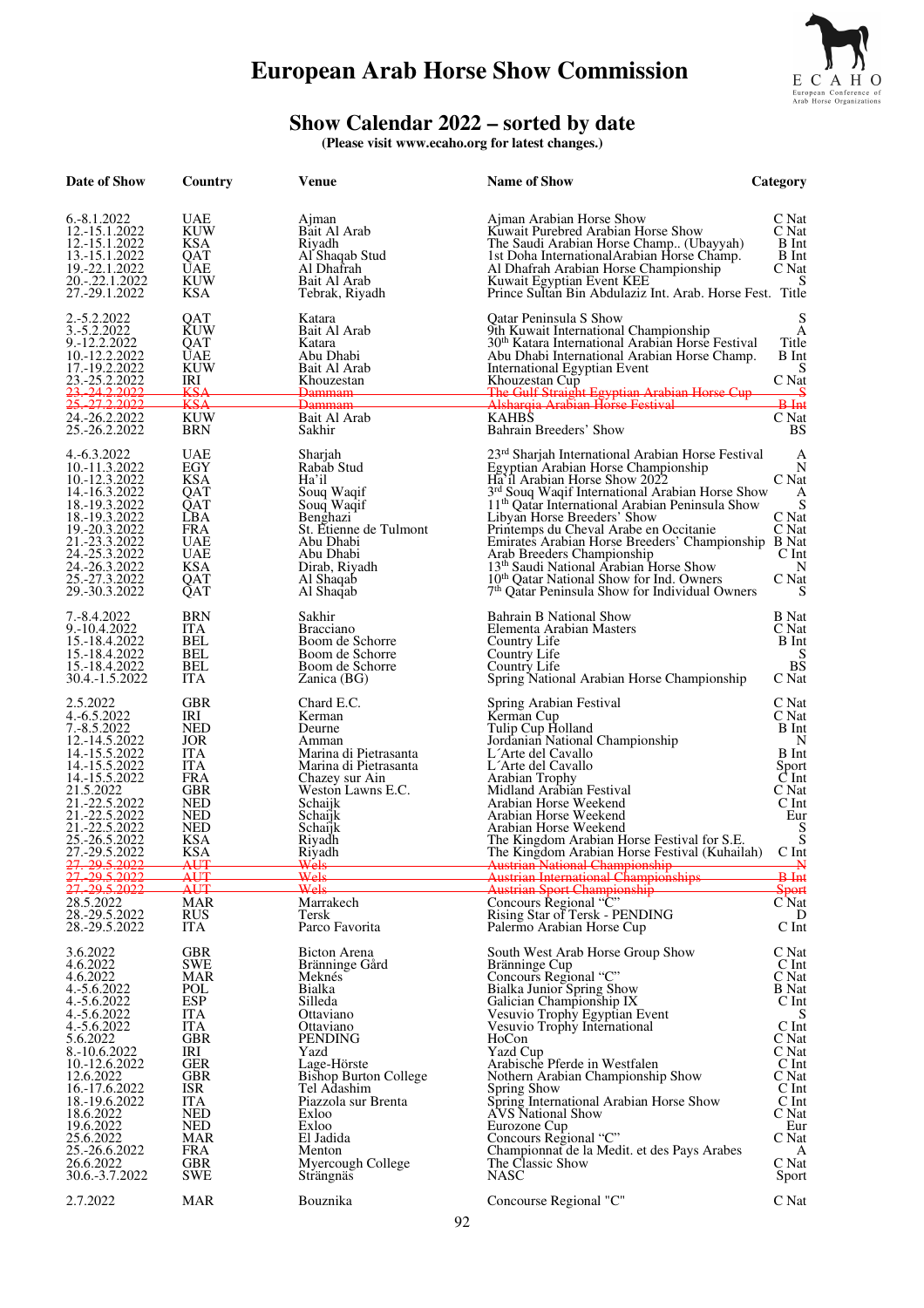

| 2.7.2022                                                                                                                                                                                                                                                                                                                            | <b>BEL</b>                                                                                                                                                                  | Sentower Park                                                                                                                                                                                                                                                                                    | Belgian National Championship                                                                                                                                                                                                                                                                                                                                                                                                                                                                                                                                                                                                                                                                                         | N                                                                                                                                                         |
|-------------------------------------------------------------------------------------------------------------------------------------------------------------------------------------------------------------------------------------------------------------------------------------------------------------------------------------|-----------------------------------------------------------------------------------------------------------------------------------------------------------------------------|--------------------------------------------------------------------------------------------------------------------------------------------------------------------------------------------------------------------------------------------------------------------------------------------------|-----------------------------------------------------------------------------------------------------------------------------------------------------------------------------------------------------------------------------------------------------------------------------------------------------------------------------------------------------------------------------------------------------------------------------------------------------------------------------------------------------------------------------------------------------------------------------------------------------------------------------------------------------------------------------------------------------------------------|-----------------------------------------------------------------------------------------------------------------------------------------------------------|
| 2.7.2022                                                                                                                                                                                                                                                                                                                            | BEL                                                                                                                                                                         | Sentower Park                                                                                                                                                                                                                                                                                    | Belgian National Championship                                                                                                                                                                                                                                                                                                                                                                                                                                                                                                                                                                                                                                                                                         | Sport                                                                                                                                                     |
| <del>3.7.2022</del>                                                                                                                                                                                                                                                                                                                 | <b>POL</b>                                                                                                                                                                  | Radom                                                                                                                                                                                                                                                                                            | All Polish Arabian Horse Championship                                                                                                                                                                                                                                                                                                                                                                                                                                                                                                                                                                                                                                                                                 | <b>B</b> Nat                                                                                                                                              |
| 3.7.2022                                                                                                                                                                                                                                                                                                                            | BEL                                                                                                                                                                         | Sentower Park                                                                                                                                                                                                                                                                                    | Sentower Diamond Trophy                                                                                                                                                                                                                                                                                                                                                                                                                                                                                                                                                                                                                                                                                               | <b>B</b> Int                                                                                                                                              |
| 6.-8.7.2022                                                                                                                                                                                                                                                                                                                         | IRI                                                                                                                                                                         | Hamedan                                                                                                                                                                                                                                                                                          | Hamedan Cup                                                                                                                                                                                                                                                                                                                                                                                                                                                                                                                                                                                                                                                                                                           | C Nat                                                                                                                                                     |
| 9.-10.7.2022                                                                                                                                                                                                                                                                                                                        | GER                                                                                                                                                                         | Gestüt Ismer, Ströhen                                                                                                                                                                                                                                                                            | International Days for Arabian Horses                                                                                                                                                                                                                                                                                                                                                                                                                                                                                                                                                                                                                                                                                 | B Int                                                                                                                                                     |
| 9.-10.7.2022                                                                                                                                                                                                                                                                                                                        | GER                                                                                                                                                                         | Gestüt Ismer, Ströhen                                                                                                                                                                                                                                                                            | International Days for Arabian Horses                                                                                                                                                                                                                                                                                                                                                                                                                                                                                                                                                                                                                                                                                 | Eur                                                                                                                                                       |
| 9.-10.7.2022                                                                                                                                                                                                                                                                                                                        | ITA                                                                                                                                                                         | Mariano                                                                                                                                                                                                                                                                                          | Gran Premio Mariano                                                                                                                                                                                                                                                                                                                                                                                                                                                                                                                                                                                                                                                                                                   | C Nat                                                                                                                                                     |
| 9.10.7.2022                                                                                                                                                                                                                                                                                                                         | ITA                                                                                                                                                                         | Mariano                                                                                                                                                                                                                                                                                          | Gran Premio Mariano                                                                                                                                                                                                                                                                                                                                                                                                                                                                                                                                                                                                                                                                                                   | Sport                                                                                                                                                     |
| 10.7.2022                                                                                                                                                                                                                                                                                                                           | GBR                                                                                                                                                                         | South of England E.C.                                                                                                                                                                                                                                                                            | South East Arabian Horse Group Show                                                                                                                                                                                                                                                                                                                                                                                                                                                                                                                                                                                                                                                                                   | C Nat                                                                                                                                                     |
| 14.-16.7.2022                                                                                                                                                                                                                                                                                                                       | <b>ISR</b>                                                                                                                                                                  | Tel Adashim                                                                                                                                                                                                                                                                                      | Galilee Show                                                                                                                                                                                                                                                                                                                                                                                                                                                                                                                                                                                                                                                                                                          | C Int                                                                                                                                                     |
| 22.-24.7.2022                                                                                                                                                                                                                                                                                                                       | GBR                                                                                                                                                                         | David Broom E.C.                                                                                                                                                                                                                                                                                 | <b>AHS</b> National Championship                                                                                                                                                                                                                                                                                                                                                                                                                                                                                                                                                                                                                                                                                      | N                                                                                                                                                         |
| 23.-24.7.2022                                                                                                                                                                                                                                                                                                                       | BEL                                                                                                                                                                         | Castle Alden Biesen                                                                                                                                                                                                                                                                              | Elran Cup                                                                                                                                                                                                                                                                                                                                                                                                                                                                                                                                                                                                                                                                                                             | B Int                                                                                                                                                     |
| 23.-24.7.2022                                                                                                                                                                                                                                                                                                                       | POL                                                                                                                                                                         | Sopot                                                                                                                                                                                                                                                                                            | Sopot Arabian Horse Show                                                                                                                                                                                                                                                                                                                                                                                                                                                                                                                                                                                                                                                                                              | BS                                                                                                                                                        |
| 23.-24.7.2022                                                                                                                                                                                                                                                                                                                       | ITA                                                                                                                                                                         | Montefalco                                                                                                                                                                                                                                                                                       | Montefalo Summer Show                                                                                                                                                                                                                                                                                                                                                                                                                                                                                                                                                                                                                                                                                                 | C Int                                                                                                                                                     |
| 27.-29.7.2022                                                                                                                                                                                                                                                                                                                       | IRI                                                                                                                                                                         | East Azerbaijan                                                                                                                                                                                                                                                                                  | Tabriz Cup                                                                                                                                                                                                                                                                                                                                                                                                                                                                                                                                                                                                                                                                                                            | C Nat                                                                                                                                                     |
| 29.-31.7.2022                                                                                                                                                                                                                                                                                                                       | <b>SWE</b>                                                                                                                                                                  | Strömsholm                                                                                                                                                                                                                                                                                       | Swedish National Championship                                                                                                                                                                                                                                                                                                                                                                                                                                                                                                                                                                                                                                                                                         | N                                                                                                                                                         |
| 29.-31.7.2022                                                                                                                                                                                                                                                                                                                       | AUT                                                                                                                                                                         | Stadl Paura                                                                                                                                                                                                                                                                                      | 12. Araber Sommerfestival                                                                                                                                                                                                                                                                                                                                                                                                                                                                                                                                                                                                                                                                                             | Amat                                                                                                                                                      |
| 29.-31.7.2022                                                                                                                                                                                                                                                                                                                       | AUT                                                                                                                                                                         | Stadl Paura                                                                                                                                                                                                                                                                                      | 12. Araber Sommerfestival                                                                                                                                                                                                                                                                                                                                                                                                                                                                                                                                                                                                                                                                                             | Sport                                                                                                                                                     |
| <u>6. 7.8.2022</u><br>6.-7.8.2022<br>6.-7.8.2022<br>12.-14.8.2022<br>13.8.2022<br>13.-14.8.2022<br>15.8.2022<br>19.-20.8.2022<br>20.8.2022<br>20.-21.8.2022<br>27.-28.8.2022<br>27.-28.8.2022                                                                                                                                       | GER<br><b>GER</b><br>GER<br>POL<br><b>NOR</b><br>FRA<br>FRA<br>POL<br>CZE<br><b>CZE</b><br>GBR<br><b>RUS</b>                                                                | Heil Bronn<br>Heil Bronn<br>Heil Bronn<br>SK Janów Podlaski<br>Arendal Og Grimstad R.K.<br>Vichy<br>Vichy<br>Nowe Wrońska<br>Prague<br>Prague<br><b>PENDING</b><br>Tersk Stud                                                                                                                    | United Platin Cup<br>Arabian Futuriity Europe<br><b>Arabian Futurity Europe</b><br>Polish National Championships<br><b>NAHF</b> National Championship<br>French National Championship<br>Vichy International 2022<br>Al Khalediah European Arabian Horse Festival<br>Czech National Championship<br>Prague Interncup<br>UK International Arabian Horse Show - UKIAHS<br>Zvezda Pyatigoria - PENDING                                                                                                                                                                                                                                                                                                                   | <b>BS</b><br>Sport<br>N<br>N<br>N<br>B Int<br>B Int<br>N<br>B Int<br>A<br>C Nat                                                                           |
| 1.-3.9.2022<br>1.-4.9.2022<br>1.-4.9.2022<br>1.-4.9.2022<br>2.-4.9.2022<br>2.-4.9.2022<br>3.-4.9.2022<br>3.-4.9.2022<br>3.-4.9.2022<br>3.-4.9.2022<br>3.-4.9.2022<br>10.-11.9.2022<br>10.-11.9.2022<br>11.9.2022<br>16.-17.9.2022<br>17.-18.9.2022<br>17.-19.9.2022<br>22.-24.9.2022<br>23.9.2022<br>24.-25.9.2022<br>28.-30.9.2022 | JOR<br>AUT<br>AUT<br>AUT<br>ITA<br>ITA<br>BEL<br>BEL<br>BEL<br>DEN<br>MAR<br><b>RUS</b><br>MAR<br>NED<br>ROU<br>MAR<br><b>ITA</b><br><b>KSA</b><br><b>GER</b><br>GER<br>IRI | Amman<br>Wiener Neustadt<br>Wiener Neustadt<br>Wiener Neustadt<br>Bergamo<br>Bergamo<br><b>Bruges</b><br><b>Bruges</b><br><b>Bruges</b><br>Slagelse Ridecenter<br>El Jadida<br><b>Moscow</b><br>El Jadida<br>Exloo<br>Zorabia Farm<br>El Jadida<br>Milan<br>Riyadh<br>Aachen<br>Aachen<br>Tehran | Middle East Championship<br><b>ECAHO European Sport Championship</b><br><b>ECAHO Masters Sport Championship</b><br><b>ECAHO</b> Newcomer Sport Championship<br>9° P.S. Arabi a Bergamo<br>6° Italian Egyptian Event<br>Bruges Arabian Horse Event<br>Bruges Arabian Horse Event<br>Bruges Arabian Horse Event<br>Danish National Championship<br>Concours des Chevaux aux Origines Eg. Pures<br>Russian National Championship - PENDING<br>Coupe Nationale des Eleveurs<br><b>AVS National Championship Show</b><br>Sibiu Zorabia Arabian Horse Event<br>Championnat National<br>Milan International Cup<br>The Arabian Show for Local Breeders<br>National Championships<br>All Nations Cup<br>National Championship | Title<br>Sport<br>Sport<br>Sport<br>B Int<br>S<br>Eur<br>B Int<br>BS<br>N<br>S<br>${\bf N}$<br><b>BS</b><br>N<br>N<br>N<br>B Int<br>BS<br>N<br>Title<br>N |
| 1.-2.10.2022<br>1.-2.10.2022<br>6.-8.10.2022<br><del>7. 9.10.2022</del><br>12.-14.10.2022<br>15-16.10.2022<br>15.-16.10.2022<br>18.-19.10.2022<br>19.-20.10.2022<br>20.-22.10.2022<br>26.-28.10.2022<br>27. 29.10.2022<br>29.-30.10.2022<br>29.-30.10.2022                                                                          | ITA<br>LEB<br>EGY<br>BEI<br>IRI<br><b>ESP</b><br>ITA<br><b>ISR</b><br>MAR<br><b>ISR</b><br>IRI<br><b>KSA</b><br><b>BEL</b><br>BEL                                           | San Giovanni in Marignano<br>Beirut<br>Rabab Stud<br><del>Brussel:</del><br>Tehran<br>Cordoba<br>Vermezzo<br>Tel Adashim<br>El Jadida<br>Tel Adashim<br>Kermanshah<br><b>Dammam</b><br>Azelhof, Lier<br>Azelhof, Lier                                                                            | 36° Campionato Nazionale Italiano<br>Lebanese National Arabian Horse Championship<br>Rabab Specific Origin Arabian Horse Champ.<br>Late Mrs. Mary Gharagozlou Cup<br>XLII <sup>°</sup> Spanish National Championship<br>Straight Egyptian World Championship (SEWC)<br><b>Egyptian Event</b><br>International A Show<br><b>Israel B International Show</b><br>Kermanshah Cup<br><del>JAS Arabian Horse Show</del><br>United Arabian Horse Championship<br>European Championship                                                                                                                                                                                                                                       | N<br>N<br>S<br><del>B Int</del><br>BS<br>$\frac{N}{S}$<br>$\mathbf A$<br><b>B</b> Int<br>C Nat<br>$\overline{C}$ Nat<br><b>B</b> Int<br>Title             |
| 3.-6.11.2022<br>10.-11.11.2022<br>10.-12.11.2022<br>10.-12.11.2022<br>12.-13.11.2022<br>16.-18.11.2022<br>18.-20.11.2022<br>24.-26.11.2022                                                                                                                                                                                          | ITA<br>EGY<br><b>KSA</b><br>KUW<br>EGY<br>IRI<br><b>FRA</b><br><b>KUW</b>                                                                                                   | Verona<br>El Zahraa Stud<br>Jeddah<br>Bait Al Arab<br>El Zahraa Stud<br>Yazd<br>Paris<br>Bait Al Arab                                                                                                                                                                                            | Verona International Event<br>El Zahraa 23 <sup>rd</sup> National Show<br>Makkah Arabian Horse Show<br>Kuwait National Championship<br>El Zahraa International Championship<br>Yazd Cup<br>World Arabian Horse Championships<br>S.E. Show Kuwait                                                                                                                                                                                                                                                                                                                                                                                                                                                                      | B Int<br>C Nat<br><b>B</b> Int<br>N<br>B Int<br>C Nat<br>Title<br>S                                                                                       |
| 1.-3.12.2022                                                                                                                                                                                                                                                                                                                        | <b>KUW</b>                                                                                                                                                                  | Bait Al Arab                                                                                                                                                                                                                                                                                     | Erab Arabian Horses International Show                                                                                                                                                                                                                                                                                                                                                                                                                                                                                                                                                                                                                                                                                | C Int                                                                                                                                                     |
| 8.-10.12.2022                                                                                                                                                                                                                                                                                                                       | <b>KSA</b>                                                                                                                                                                  | Madina El Monawera                                                                                                                                                                                                                                                                               | Al-Ula Arabian Horse Show                                                                                                                                                                                                                                                                                                                                                                                                                                                                                                                                                                                                                                                                                             | C Nat                                                                                                                                                     |
| 14.-16.12.2022                                                                                                                                                                                                                                                                                                                      | IRI                                                                                                                                                                         | Khuzestan                                                                                                                                                                                                                                                                                        | Iran Asil Horse National Championship                                                                                                                                                                                                                                                                                                                                                                                                                                                                                                                                                                                                                                                                                 | S                                                                                                                                                         |
| 16.-18.12.2022                                                                                                                                                                                                                                                                                                                      | <b>KSA</b>                                                                                                                                                                  | Riyadh                                                                                                                                                                                                                                                                                           | KAAHC A Show                                                                                                                                                                                                                                                                                                                                                                                                                                                                                                                                                                                                                                                                                                          | A                                                                                                                                                         |
| 22.-24.12.2022                                                                                                                                                                                                                                                                                                                      | <b>KSA</b>                                                                                                                                                                  | Jeddah                                                                                                                                                                                                                                                                                           | Al-Hijaz Arabian Horse Show                                                                                                                                                                                                                                                                                                                                                                                                                                                                                                                                                                                                                                                                                           | C Nat                                                                                                                                                     |
| 23.-25.12.2022                                                                                                                                                                                                                                                                                                                      | <b>KSA</b>                                                                                                                                                                  | Riyadh                                                                                                                                                                                                                                                                                           | Alarab Arabian Horse Show                                                                                                                                                                                                                                                                                                                                                                                                                                                                                                                                                                                                                                                                                             | C Int                                                                                                                                                     |
| 28.-30.12.2022                                                                                                                                                                                                                                                                                                                      | IRI                                                                                                                                                                         | Tehran                                                                                                                                                                                                                                                                                           | Tehran Cup                                                                                                                                                                                                                                                                                                                                                                                                                                                                                                                                                                                                                                                                                                            | <b>B</b> Nat                                                                                                                                              |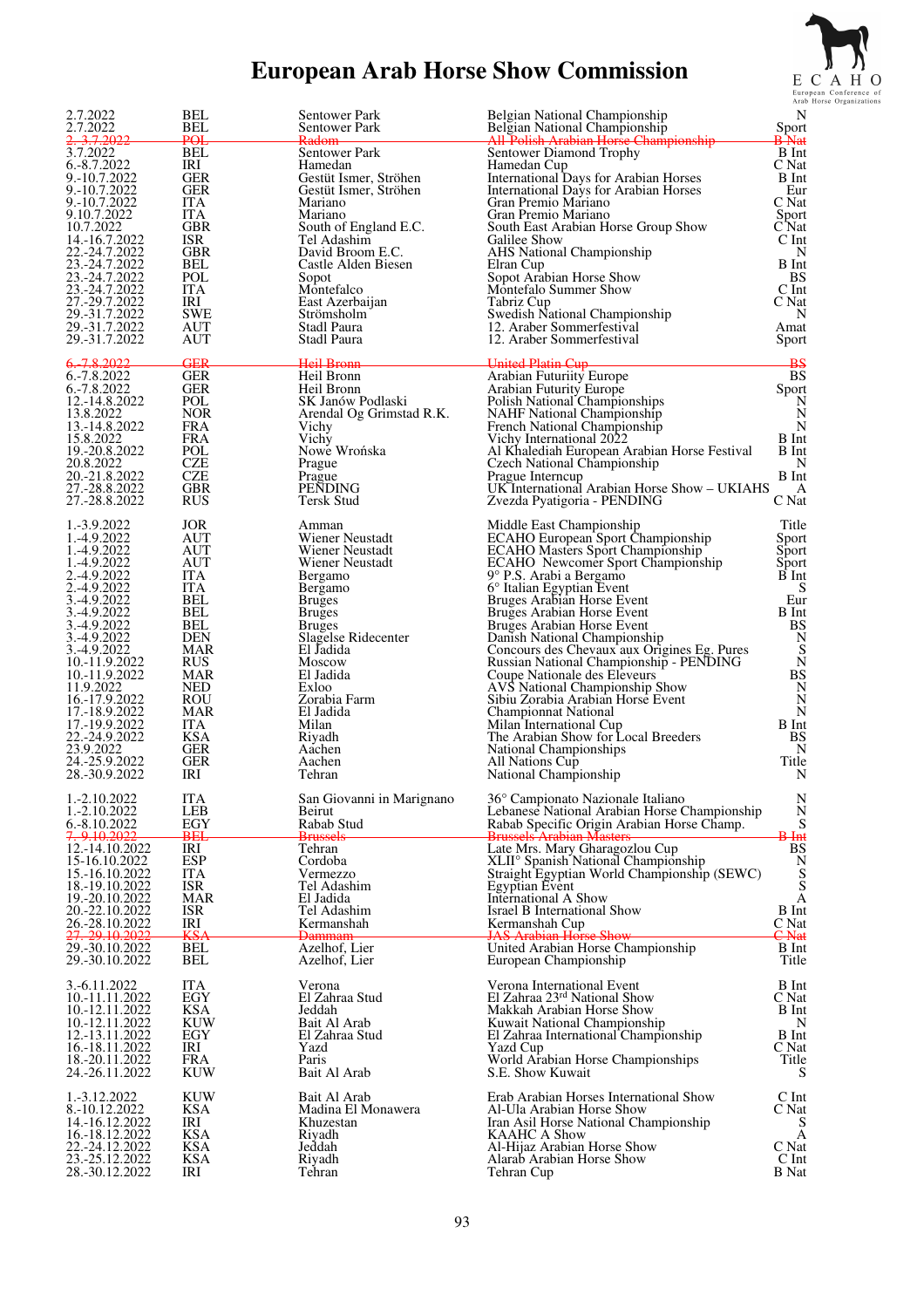

#### **Show Calendar 2022 – sorted by category**

**(Please visit www.ecaho.org for latest changes.)** 

| Date of Show                                                                                                                                                                                                                                                                                           | Country                                                                                                                                                                                                 | Venue                                                                                                                                                                                                                                                                                    | <b>Name of Show</b>                                                                                                                                                                                                                                                                                                                                                                                                                                                                                                                                                                                                                                                                  | Category                                                                                                                                                                                                      |
|--------------------------------------------------------------------------------------------------------------------------------------------------------------------------------------------------------------------------------------------------------------------------------------------------------|---------------------------------------------------------------------------------------------------------------------------------------------------------------------------------------------------------|------------------------------------------------------------------------------------------------------------------------------------------------------------------------------------------------------------------------------------------------------------------------------------------|--------------------------------------------------------------------------------------------------------------------------------------------------------------------------------------------------------------------------------------------------------------------------------------------------------------------------------------------------------------------------------------------------------------------------------------------------------------------------------------------------------------------------------------------------------------------------------------------------------------------------------------------------------------------------------------|---------------------------------------------------------------------------------------------------------------------------------------------------------------------------------------------------------------|
| 27.-29.1.2022<br>9.-12.2.2022<br>1.-3.9.2022<br>24.-25.9.2022<br>29.-30.10.2022<br>18.-20.11.2022                                                                                                                                                                                                      | <b>KSA</b><br>QAT<br>JÒR<br><b>GER</b><br>BEL<br>FRA                                                                                                                                                    | Tebrak, Riyadh<br>Katara<br>Amman<br>Aachen<br>Azelhof, Lier<br>Paris                                                                                                                                                                                                                    | Prince Sultan Bin Abdulaziz Int. Arab. Horse Fest. Title<br>30 <sup>th</sup> Katara International Arabian Horse Festival<br>Middle East Championship<br>All Nations Cup<br>European Championship<br>World Arabian Horse Championships                                                                                                                                                                                                                                                                                                                                                                                                                                                | Title<br>Title<br>Title<br>Title<br>Title                                                                                                                                                                     |
| 3.-5.2.2022<br>4.-6.3.2022<br>14.-16.3.2022<br>19.-20.10.2022<br>16.-18.12.2022<br>27.-28.8.2022                                                                                                                                                                                                       | KUW<br><b>UAE</b><br>QAT<br><b>MAR</b><br>KSA<br><b>GBR</b>                                                                                                                                             | Bait Al Arab<br>Sharjah<br>Souq Waqif<br>El Jadida<br>Rivadh<br>PENDING                                                                                                                                                                                                                  | 9th Kuwait International Championship<br>$23rd$ Sharjah International Arabian Horse Festival $3rd$ Souq Waqif International Arabian Horse Show<br>International A Show<br><b>KAAHC A Show</b><br>UK International Arabian Horse Show – UKIAHS                                                                                                                                                                                                                                                                                                                                                                                                                                        | А<br>A<br>A<br>A<br>A<br>А                                                                                                                                                                                    |
| 12.-15.1.2022<br>13.-15.1.2022<br>10.-12.2.2022<br>25, 27, 2, 2022<br>15.-18.4.2022<br>7.-8.5.2022<br>14.-15.5.2022                                                                                                                                                                                    | <b>KSA</b><br>QAT<br><b>UAE</b><br>KSA<br>BEL<br><b>NED</b><br><b>ITA</b>                                                                                                                               | Riyadh<br>Al Shaqab Stud<br>Abu Dhabi<br><del>Dammam</del><br>Boom de Schorre<br>Deurne<br>Marina di Pietrasanta                                                                                                                                                                         | The Saudi Arabian Horse Champ (Ubayyah)<br>1st Doha International Arabian Horse Champ.<br>Abu Dhabi International Arabian Horse Champ.<br>Alsharqia Arabian Horse Festival<br>Country Life<br>Tulip Cup Holland<br>L'Arte del Cavallo                                                                                                                                                                                                                                                                                                                                                                                                                                                | <b>B</b> Int<br><b>B</b> Int<br><b>B</b> Int<br>$B$ -Int<br><b>B</b> Int<br><b>B</b> Int<br><b>B</b> Int                                                                                                      |
| 27. 29.5.2022<br>3.7.2022<br>9.-10.7.2022<br>23.-24.7.2022<br>15.8.2022<br>19.-20.8.2022<br>20.-21.8.2022<br>2.-4.9.2022<br>3.-4.9.2022<br>17.-19.9.2022<br>7.9.10.2022<br>20.-22.10.2022<br>29.-30.10.2022                                                                                            | AUT<br><b>BEL</b><br><b>GER</b><br>BEL<br>FRA<br>POL<br>CZE<br>ITA<br><b>BEL</b><br><b>ITA</b><br><b>BEL</b><br><b>ISR</b><br>BEL                                                                       | Wels<br>Sentower Park<br>Gestüt Ismer, Ströhen<br>Castle Alden Biesen<br>Vichy<br>Nowe Wrońska<br>Prague<br>Bergamo<br><b>Bruges</b><br>Milan<br><b>Brussels</b><br>Tel Adashim<br>Azelhof, Lier                                                                                         | <b>Austrian International Championships</b><br>Sentower Diamond Trophy<br>International Days for Arabian Horses<br>Elran Cup<br>Vichy International 2022<br>Al Khalediah European Arabian Horse Festival<br>Prague Interncup<br>9° P.S. Arabi a Bergamo<br>Bruges Arabian Horse Event<br>Milan International Cup<br><b>Brussels Arabian Masters</b><br>Israel B International Show<br>United Arabian Horse Championship                                                                                                                                                                                                                                                              | <del>B Int</del><br><b>B</b> Int<br><b>B</b> Int<br><b>B</b> Int<br><b>B</b> Int<br><b>B</b> Int<br><b>B</b> Int<br>B Int<br><b>B</b> Int<br><b>B</b> Int<br><del>B Int</del><br><b>B</b> Int<br><b>B</b> Int |
| 3.-6.11.2022<br>10.-12.11.2022<br>12.-13.11.2022<br>21.-23.3.2022<br>7.-8.4.2022<br>4.-5.6.2022                                                                                                                                                                                                        | <b>ITA</b><br><b>KSA</b><br>EGY<br>UAE<br>BRN<br>POL                                                                                                                                                    | Verona<br>Jeddah<br>El Zahraa Stud<br>Abu Dhabi<br>Sakhir<br><b>Bialka</b>                                                                                                                                                                                                               | Verona International Event<br>Makkah Arabian Horse Show<br>El Zahraa International Championship<br>Emirates Arabian Horse Breeders' Championship B Nat<br>Bahrain B National Show<br>Bialka Junior Spring Show                                                                                                                                                                                                                                                                                                                                                                                                                                                                       | B Int<br>B Int<br>B Int<br><b>B</b> Nat<br><b>B</b> Nat                                                                                                                                                       |
| <del>3.7.2022</del><br>28.-30.12.2022                                                                                                                                                                                                                                                                  | POL<br>IRI                                                                                                                                                                                              | Radom<br>Tehran                                                                                                                                                                                                                                                                          | All-Polish Arabian Horse Championship<br>Tehran Cup                                                                                                                                                                                                                                                                                                                                                                                                                                                                                                                                                                                                                                  | <b>B</b> Nat<br><b>B</b> Nat                                                                                                                                                                                  |
| 10.-11.3.2022<br>24.-26.3.2022<br>12.-14.5.2022                                                                                                                                                                                                                                                        | EGY<br><b>KSA</b><br><b>JOR</b>                                                                                                                                                                         | Rabab Stud<br>Dirab, Riyadh<br>Amman                                                                                                                                                                                                                                                     | Egyptian Arabian Horse Championship<br>13th Saudi National Arabian Horse Show<br>Jordanian National Championship                                                                                                                                                                                                                                                                                                                                                                                                                                                                                                                                                                     | N<br>N<br>N                                                                                                                                                                                                   |
| 27.29.5.2022<br>2.7.2022<br>22.-24.7.2022<br>29.-31.7.2022<br>12.-14.8.2022<br>13.8.2022<br>13.-14.8.2022<br>20.8.2022<br>3.-4.9.2022<br>10.-11.9.2022<br>11.9.2022<br>16.-17.9.2022<br>17.-18.9.2022<br>23.9.2022<br>28.-30.9.2022<br>1.-2.10.2022<br>1.-2.10.2022<br>15-16.10.2022<br>10.-12.11.2022 | AUT<br>BEL<br><b>GBR</b><br><b>SWE</b><br>POL<br><b>NOR</b><br><b>FRA</b><br><b>CZE</b><br><b>DEN</b><br><b>RUS</b><br>NED<br>ROU<br><b>MAR</b><br>GER<br>IRI<br><b>ITA</b><br>LEB<br>ESP<br><b>KUW</b> | Wels<br>Sentower Park<br>David Broom E.C.<br>Strömsholm<br>SK Janów Podlaski<br>Arendal Og Grimstad R.K.<br>Vichy<br>Prague<br>Slagelse Ridecenter<br>Moscow<br>Exloo<br>Zorabia Farm<br>El Jadida<br>Aachen<br>Tehran<br>San Giovanni in Marignano<br>Beirut<br>Cordoba<br>Bait Al Arab | <b>Austrian National Championship</b><br>Belgian National Championship<br>AHS National Championship<br>Swedish National Championship<br>Polish National Championships<br><b>NAHF</b> National Championship<br>French National Championship<br>Czech National Championship<br>Danish National Championship<br>Russian National Championship - PENDING<br>AVS National Championship Show<br>Sibiu Zorabia Arabian Horse Event<br><b>Championnat National</b><br>National Championships<br>National Championship<br>36° Campionato Nazionale Italiano<br>Lebanese National Arabian Horse Championship<br>XLII <sup>°</sup> Spaish National Championship<br>Kuwait National Championship | ₩<br>$\mathbf N$<br>$\mathbf N$<br>N<br>$\overline{N}$<br>N<br>N<br>N<br>N<br>N<br>$\overline{N}$<br>N<br>N<br>$\overline{N}$<br>N<br>$\overline{N}$<br>$\rm \frac{\dot{N}}{N}$<br>$\mathbf N$                |
| 20.-.22.1.2022<br>2.-5.2.2022<br>17.-19.2.2022<br>23. 24.2.2022                                                                                                                                                                                                                                        | KUW<br>QAT<br>KUW<br><del>KS</del> A                                                                                                                                                                    | Bait Al Arab<br>Katara<br>Bait Al Arab<br><del>Dammam</del>                                                                                                                                                                                                                              | Kuwait Egyptian Event KEE<br>Qatar Peninsula S Show<br><b>International Egyptian Event</b>                                                                                                                                                                                                                                                                                                                                                                                                                                                                                                                                                                                           | $\mathbf S$                                                                                                                                                                                                   |
| 18.-19.3.2022<br>29.-30.3.2022<br>15.-18.4.2022<br>21.-22.5.2022<br>25.-26.5.2022<br>4.-5.6.2022<br>2.-4.9.2022<br>3.-4.9.2022<br>6.-8.10.2022<br>15.-16.10.2022                                                                                                                                       | QAT<br>QAT<br>BEL<br><b>NED</b><br>KSA<br><b>ITA</b><br><b>ITA</b><br>MAR<br>EGY<br><b>ITA</b>                                                                                                          | Souq Waqif<br>Al Shaqab<br>Boom de Schorre<br>Schaijk<br>Riyadh<br>Ottaviano<br>Bergamo<br>El Jadida<br>Rabab Stud<br>Vermezzo                                                                                                                                                           | The Gulf Straight Egyptian Arabian Horse Cup<br>11 <sup>th</sup> Qatar International Arabian Peninsula Show<br>7 <sup>th</sup> Qatar Peninsula Show for Individual Owners<br>Country Life<br>Arabian Horse Weekend<br>The Kingdom Arabian Horse Festival for S.E.<br>Vesuvio Trophy Egyptian Event<br>6° Italian Egyptian Event<br>Concours des Chevaux aux Origines Eg. Pures<br>Rabab Specific Origin Arabian Horse Champ.<br>Straight Egyptian World Championship (SEWC)                                                                                                                                                                                                          |                                                                                                                                                                                                               |